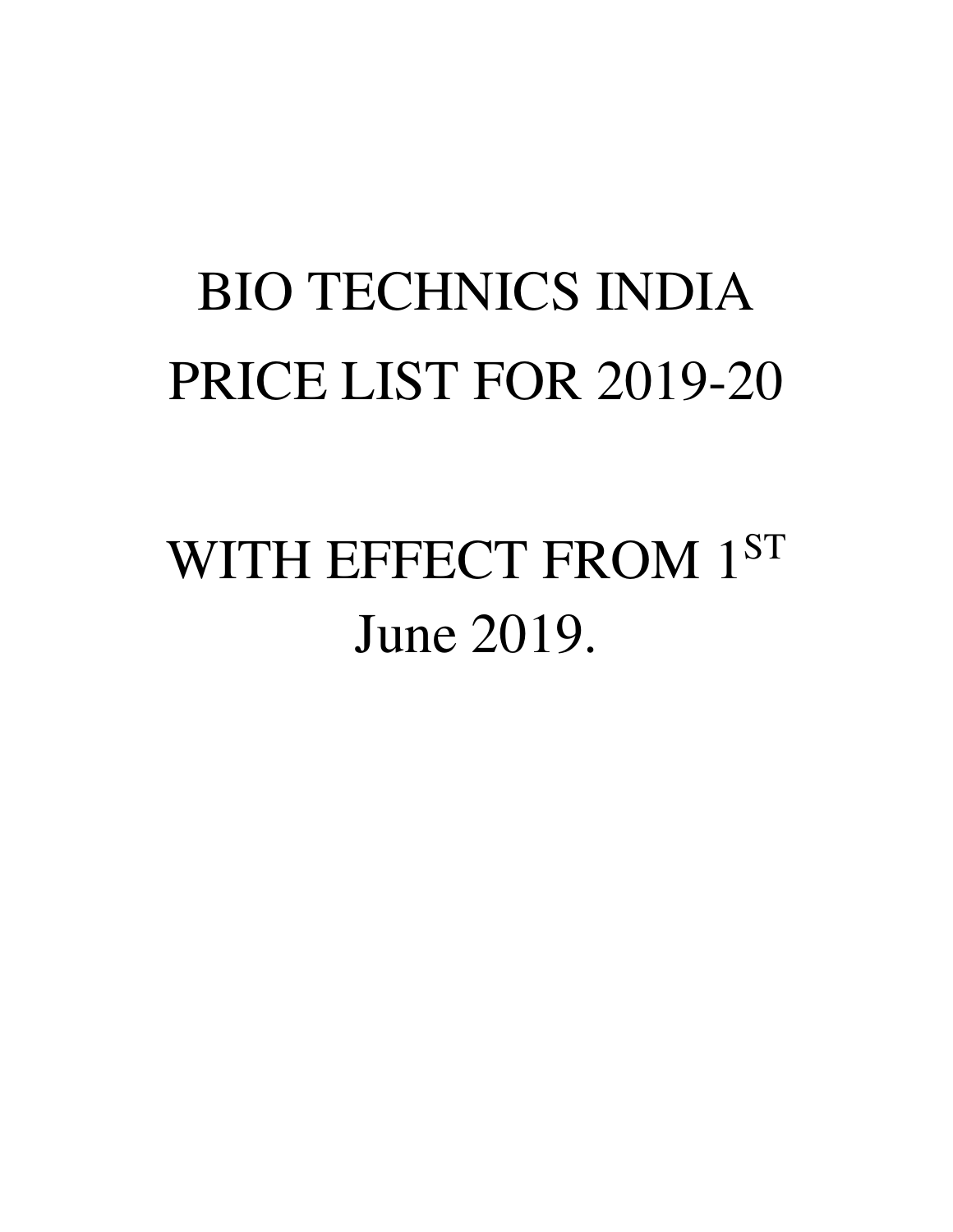| <b>CODE NO</b> | <b>INSTRUMENT NAME</b>                   |                |  |
|----------------|------------------------------------------|----------------|--|
|                |                                          | N <sub>O</sub> |  |
| <b>BTI-01</b>  | <b>ANTIBIOTIC ZONE READER</b>            | $\overline{4}$ |  |
| <b>BTI-02</b>  | <b>AUTOCLAVE VERTICAL</b>                | $\overline{4}$ |  |
| $BTI-02(A)$    | AUTOCLAVE VERTCAL FULLY AUTOMATIC        | 5              |  |
| <b>BTI-03</b>  | <b>AUTOCLAVE (PORTABLE)</b>              | 5              |  |
| <b>BTI-04</b>  | BACTERIOLOGICAL LAB INCUBATOR(GMP MODEL) | 6              |  |
| <b>BTI-05</b>  | <b>BENCHTOP ORBITAL SHAKER</b>           | 6              |  |
| $BTI-05(A)$    | <b>ROTARY SHAKER</b>                     | $\overline{7}$ |  |
| <b>BTI-06</b>  | <b>B.O.D INCUBATOR</b>                   | 8              |  |
| <b>BTI-07</b>  | <b>B.O.D INCUBATOR(GMP MODEL)</b>        | 8              |  |
| <b>BTI-08</b>  | <b>BULK DENSITY APPARATUS</b>            | 9              |  |
| <b>BTI-09</b>  | BULK DENSITY APPARATUS (DIGITAL)         | 9              |  |
| <b>BTI-10</b>  | <b>BUNSEN BURNER</b>                     | 9              |  |
| <b>BTI-11</b>  | CONSTANT TEMPERATURE WATER BATH          | 10             |  |
| <b>BTI-12</b>  | COD DIGESTOR (DIGITAL)                   | 10             |  |
| <b>BTI-14</b>  | <b>FILTER HOLDER</b>                     | 11             |  |
| $BTI-15$       | FLOCULATOR JAR TEST APPARATUS            | 11             |  |
| <b>BTI-16</b>  | <b>FORD CUP</b>                          | 11             |  |
| <b>BTI-17</b>  | FRIABILITY TEST APPARATUS                | 11             |  |
| <b>BTI-18</b>  | FRIABILITY TEST APPARATUS (DIGITAL)      | 11             |  |
| <b>BTI-19</b>  | <b>HEATING MANTLE</b>                    | 12             |  |
| <b>BTI-20</b>  | HOT AIR OVEN(400°C)                      | 12             |  |
| <b>BTI-21</b>  | HOT AIR OVEN (GMP MODEL)                 | 12             |  |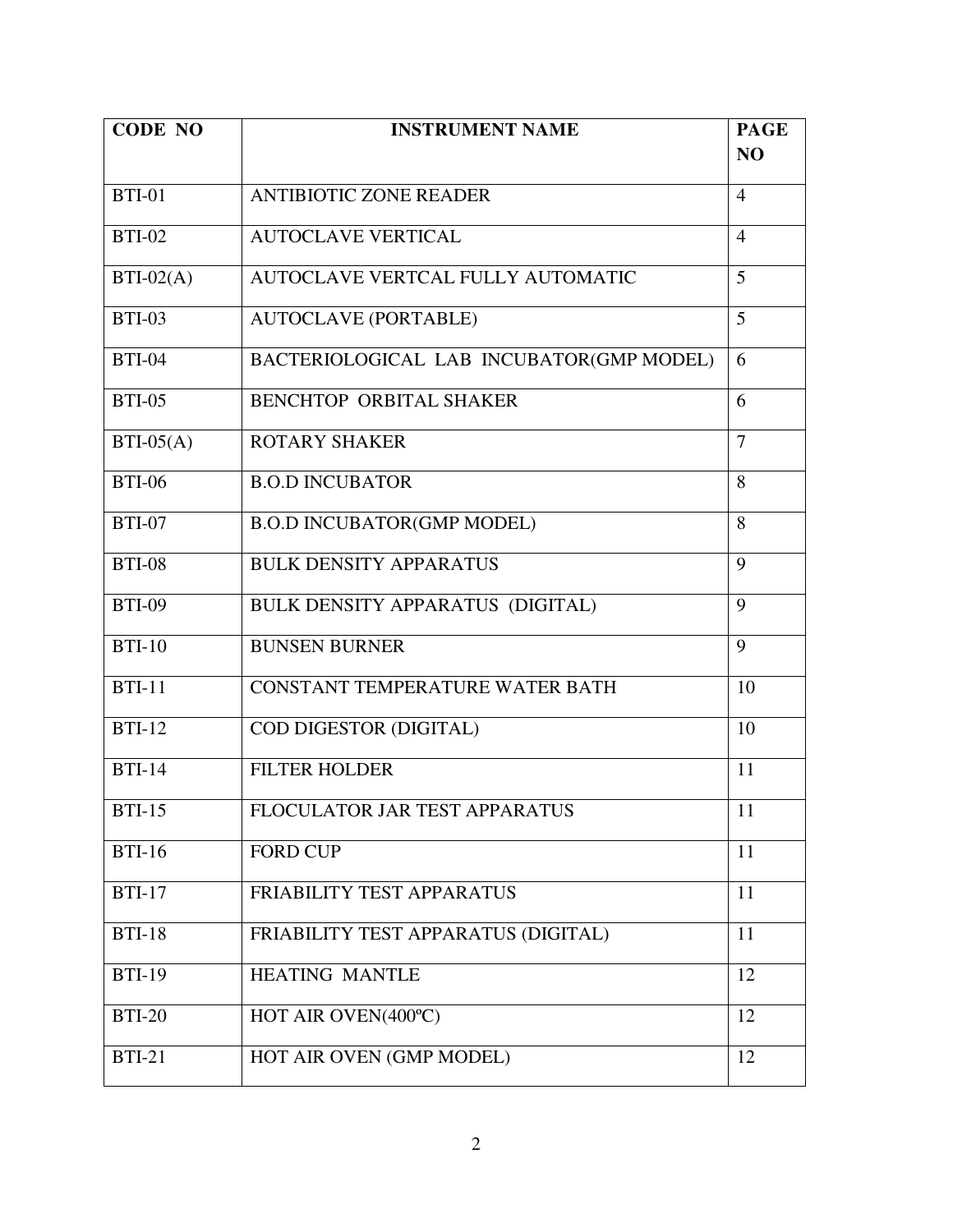| $\overline{BTI-22}$ | HOT PLATE ROUND (LAB TYPE)                                                                                    | 13 |
|---------------------|---------------------------------------------------------------------------------------------------------------|----|
| <b>BTI-23</b>       | HOT PLATE RECTANGULAR                                                                                         | 13 |
| <b>BTI-24</b>       | HUMIDITY CONTROL OVEN (Cooling)                                                                               | 13 |
| $BTI-24(A)$         | STABILITY CHAMBER(GMP MODEL)                                                                                  | 14 |
| <b>BTI-25</b>       | INCUBATOR BACTERIOLOGICAL(LABORATORY<br>TYPE)                                                                 | 14 |
| $BTI-25(A)$         | INCUBATOR BACTERIOLOGICAL(LABORATORY<br>TYPE WITH DIGITAL TEMP. CONTROLLER AND AIR<br><b>CIRCULATION FAN)</b> | 15 |
| <b>BTI-26</b>       | INCUBATOR BACTERIOLOGICAL(MEMMERT TYPE)                                                                       | 16 |
| <b>BTI-28</b>       | LABORATORY JACK (M.S & S.S)                                                                                   | 16 |
| <b>BTI-29</b>       | <b>LABORATORY OVEN (LAB TYPE)</b>                                                                             | 17 |
| $BTI-29(A)$         | LABORATORY OVEN (LAB TYPE WITH DIGITAL<br>TEMP. CONTROLLER & AIR CIRCULATION FAN)                             | 17 |
| <b>BTI-30</b>       | LABORATORY OVEN (MEMMERT TYPE)                                                                                | 18 |
| <b>BTI-31</b>       | <b>LAMINAR AIR FLOW CABINETS</b>                                                                              | 19 |
| <b>BTI-32</b>       | <b>LEAK TEST APPARATUS</b>                                                                                    | 19 |
| <b>BTI-33</b>       | <b>MAGNETIC STIRRER WITH HOT PLATE</b>                                                                        | 20 |
| <b>BTI-34</b>       | MELTING POINT APPARATUS                                                                                       | 20 |
| <b>BTI-35</b>       | MUFFLE FURNACE(GMP MODEL)                                                                                     | 20 |
| <b>BTI-36</b>       | MUFFLE FURNACE (1130°C) (WITH DIGITAL<br>TEMPERATURE CONTROLLED)                                              | 21 |
| <b>BTI-37</b>       | OIL BATH ROUND(ARGOND WELDED)                                                                                 | 21 |
| $BTI-37(A)$         | <b>OIL BATH</b>                                                                                               | 22 |
| <b>BTI-38</b>       | ORBITAL SHAKING INCUBATOR(COOLING)                                                                            | 22 |
| <b>BTI-39</b>       | ORBITAL SHAKING INCUBATOR(HEATING)                                                                            | 22 |
| <b>BTI-40</b>       | <b>SEROLOGICAL WATER BATH</b>                                                                                 | 23 |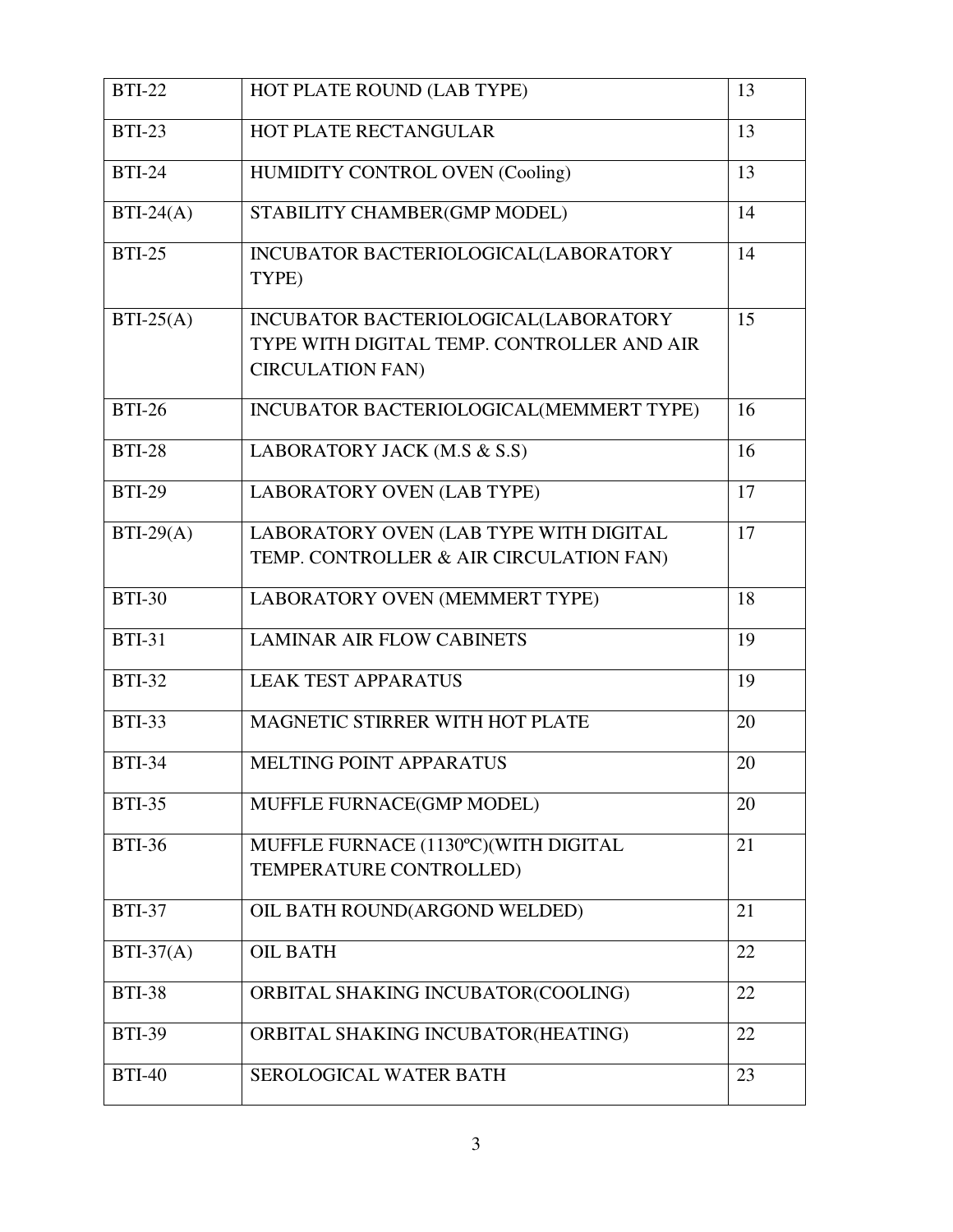| <b>RTI</b> | SOXHLET EXTRACTION HEATING MANTLE TYPE |  |
|------------|----------------------------------------|--|
|            |                                        |  |

| <b>BTI-42</b> | <b>STERILITY UNIT</b>                                    | 24 |  |  |
|---------------|----------------------------------------------------------|----|--|--|
| <b>BTI-43</b> | <b>SYRING HOLDER</b>                                     | 24 |  |  |
| <b>BTI-44</b> | TABLE DISINTEGRATION TEST MACHINE(NON<br>DIGITAL)        |    |  |  |
| $BTI-44(A)$   | TABLE DISINTEGRATION TEST MACHINE(DIGITAL)               | 24 |  |  |
| <b>BTI-45</b> | TABLE HARDNESS TESTERS (MONSANTO TYPE)                   | 25 |  |  |
| <b>BTI-46</b> | <b>TABLE TOP SHIEVE SHAKER</b>                           | 25 |  |  |
| $BTI-46(A)$   | <b>TEST SIEVES</b>                                       | 25 |  |  |
| <b>BTI-47</b> | TRAY DRYER(WITHOUT TRAYS AND TOLLEYS)                    | 27 |  |  |
| <b>BTI-48</b> | ULTRASONIC CLEANER                                       | 27 |  |  |
| <b>BTI-49</b> | ULTRA VIOLET INSPECTION CABINET(U.V<br>CABIINET)(3 TUBE) | 28 |  |  |
| <b>BTI-50</b> | UNIVERSAL WATER BATH                                     | 28 |  |  |
| <b>BTI-51</b> | VACCUM OVEN RECTANGULAR (GMP MODEL)                      | 28 |  |  |
| <b>BTI-52</b> | VACCUM PUMP(ROUND)(WITHOUT VACCUM PUMP)                  | 29 |  |  |
| $BTI-52(A)$   | VACCUM OVEN (GMP MODEL)                                  | 29 |  |  |
| <b>BTI-53</b> | VACCUM OVEN RECTANGULAR (WITHOUT<br><b>VACCUM PUMP)</b>  | 29 |  |  |
| $BTI-53(B)$   | VACCUM PUMP(OIL FREE DIAPHRAM TYPE)                      | 30 |  |  |
| <b>BTI-54</b> | <b>VACCUM PUMP</b>                                       | 30 |  |  |
| <b>BTI-55</b> | WATER BATH-INCUBATOR-(SHAKING)                           | 30 |  |  |
| <b>BTI-57</b> | WATER BATH RECTANGULAR(THERMOSTATIC)                     | 31 |  |  |
| <b>BTI-58</b> | WATER BATH ROUND(THERMOSTATIC)(WITHOUT<br>LID & RING     | 31 |  |  |
| <b>BTI-59</b> | WATER STILL(MANESTY TYPE)                                | 31 |  |  |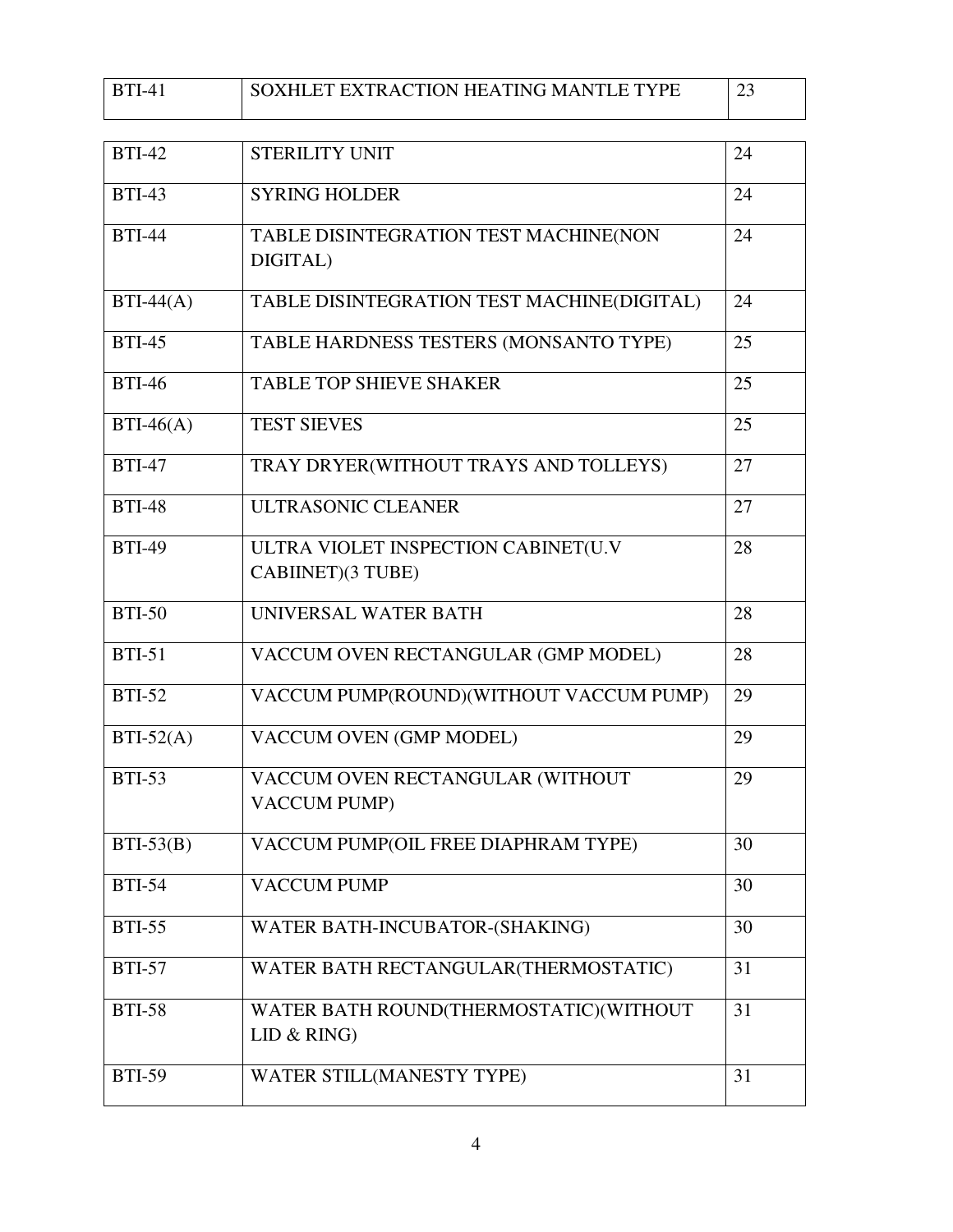| $I-60$<br><b>RTI</b> | VISCOITY BATH | $\sim$<br>◡ |
|----------------------|---------------|-------------|
|                      |               |             |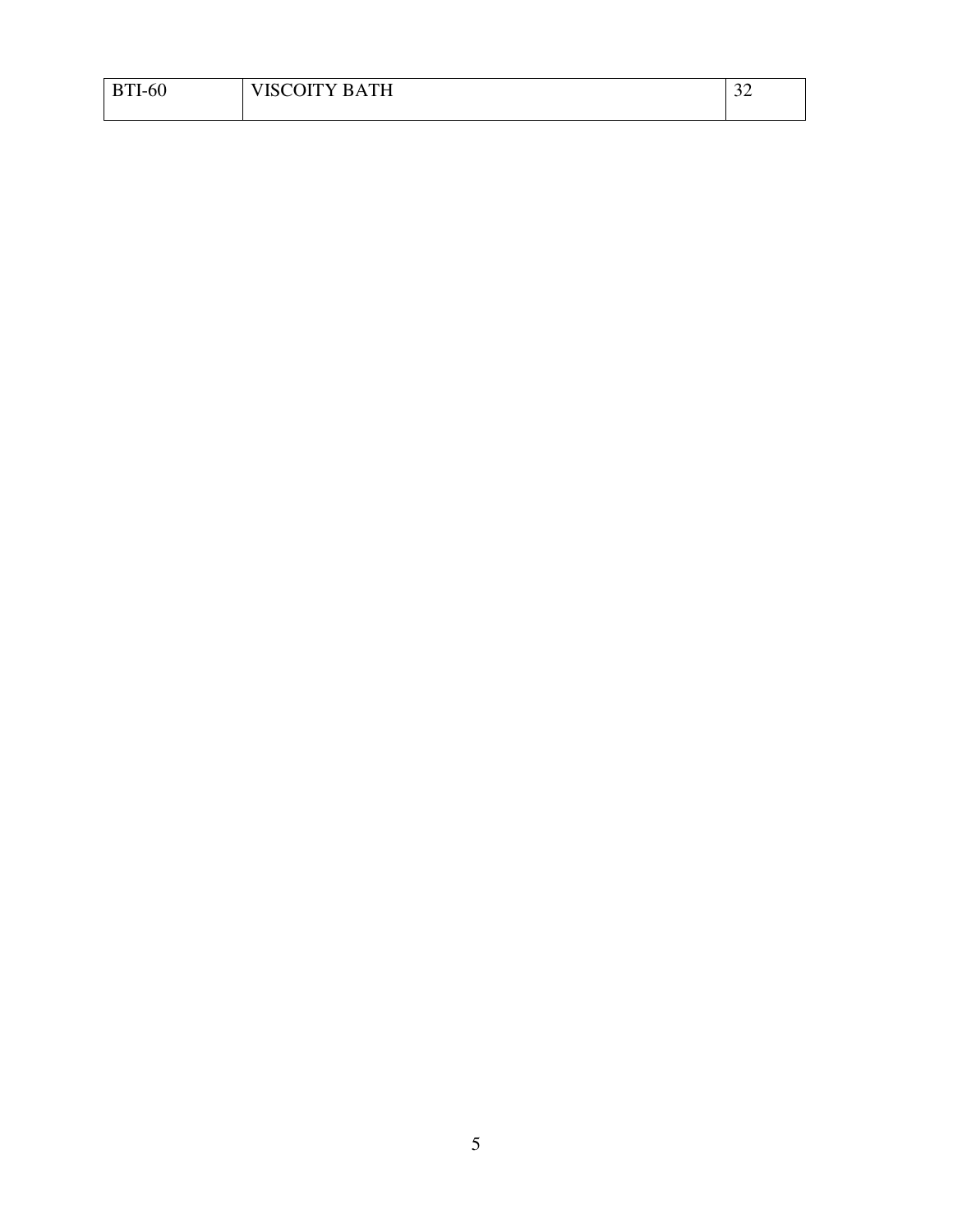#### **BTI-01 ANTIBIOTIC ZONE READER (HSN CODE:90318000 GST@18%)**  Suitable for measuring the diameter of inhibited zone within the range of 0 to 35 mm curacy 0.2 mm Rs. 24.500/with accuracy  $0.2$  mm

---------------------------------------------------------------------------------------------------------------------

#### **BTI-02 AUTOCLAVE VERTICAL(HSN CODE: 84192010 GST@18%)**

 It is used for sterilization under saturated steam pressure at 15PSI these are double walled units with inner chamber made of thick stainless steel and outer chamber made of S.S.lid is made of thick gauge stainless steel with pressure gauge steam release valve, and safety valves. With foot lifting arrangement. With S.S. Basket

| Size in Inch.      | Rating in | Cap. In ltr | Complete(S.S)   | Packing charges |
|--------------------|-----------|-------------|-----------------|-----------------|
|                    | watts     |             | With Foot       | in wooden box   |
|                    |           |             | Lifting arrange |                 |
|                    |           |             | Price Rs./Each  |                 |
| $10$ Dia x $18$ ht | 2000      | 22          | $32,000/-$      | $2,400/-$       |
| 12 Dia x 20 ht     | 2000      | 35          | $37,500/-$      | $2,700/-$       |
| 14 Dia x 22 ht     | 3000      | 52          | $47,000/-$      | $2,900/-$       |
| 16 Dia x 24 ht     | 4000      | 90          | $67,000/-$      | $3,500/-$       |
| 18 Dia x 24 ht     | 4000      | 95          | $71,000/-$      | $3,800/-$       |
| 18 Dia x 30 ht     | 4500      | 120         | $76,000/-$      | $4,200/-$       |
| 22 Dia x 30 ht     | 5000      | 175         | $1,00,000/-$    | $4,800/-$       |
| 22 Dia x 36 ht     | 6000      | 200         | $1,15,000/-$    | $5,400/-$       |

Accessories for Autoclave:

| a) Digital Temperature indicator cum controller With timer | $Rs.14,000/-$       |
|------------------------------------------------------------|---------------------|
| b) Water level cut off                                     | $\vert$ Rs. 5,400/- |
| $\vert$ c) Pressure cut off switch                         | Rs. 8,500/-         |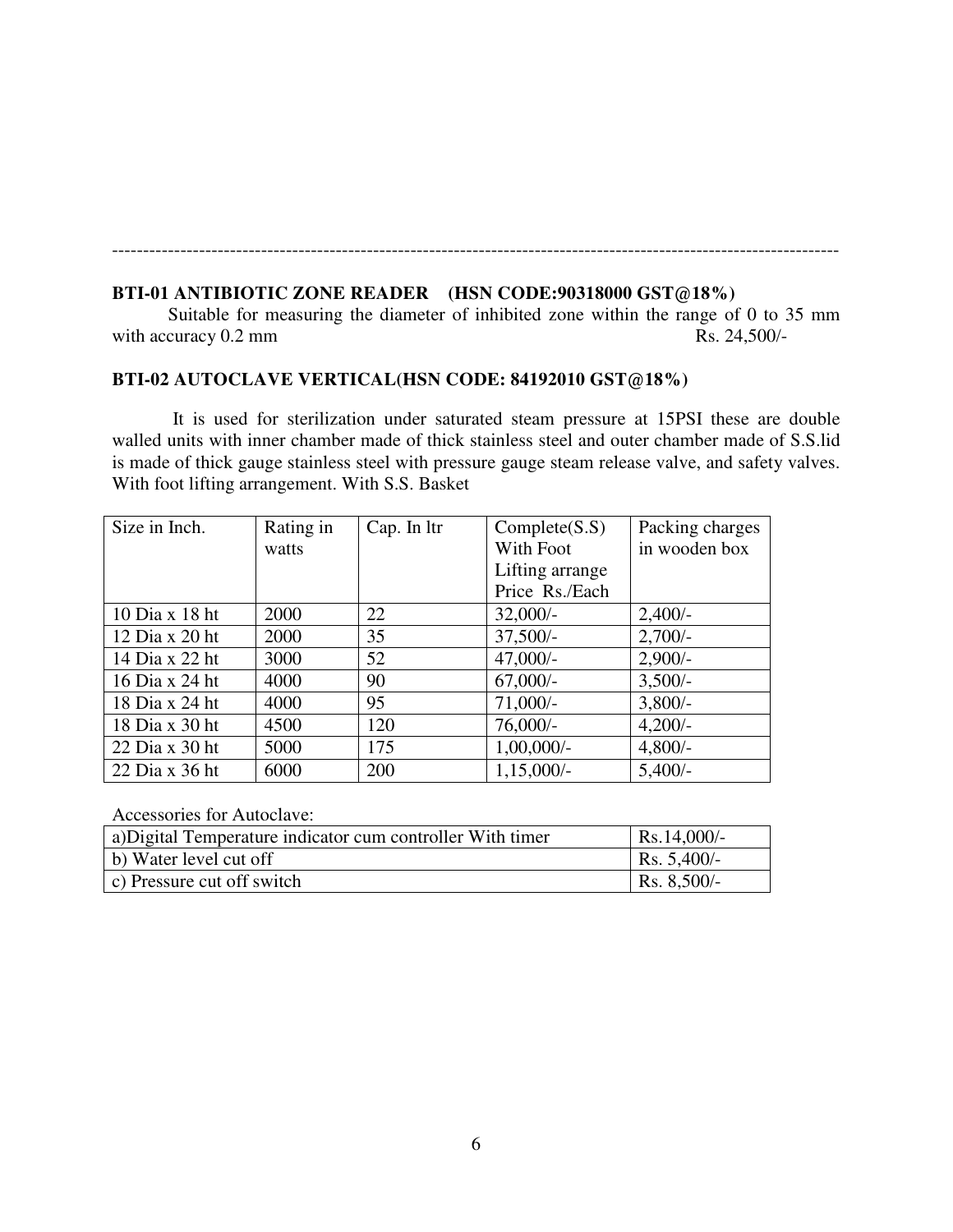#### **BTI-02-A VERTICAL AUTOCLAVE FULLY AUTOMATIC (HSN CODE: 84192010 GST@18%)**

Technical Specification

Autoclave is double walled complete made of S.S.304, Inner & outer with Foot Lifting Arrangement & heavy gauge Dia press lid fitted with 2 safety valve, 1 Steam Release Valve & pressure gauge.

| <b>Working Pressure</b>        | ٠                         | <b>UPTO 15 PSI</b>                                                                             |
|--------------------------------|---------------------------|------------------------------------------------------------------------------------------------|
| Working Temp                   | $\mathbb{R}^{\mathbb{Z}}$ | 121 °C to 125 °C                                                                               |
| Temp.controlled By             | ÷                         | PID Controller with timer & purging system PID<br>controller                                   |
| Solonaid Valve Systems         | $\mathbb{Z}$              | This Valve work for automatic Purging & Automatic Steam<br>Release when cycle Time is Complete |
| Safety Protection for heater : |                           | Low water Level cut off systems to cut off Heater when<br>water level is Not Proper.           |

#### S. S. Perforated basket to keep Material

| Size in INCH.    | Rating in<br>watts | Cap. In ltr | Complete(S.S)<br>With Foot<br>Lifting arrange<br>Price Rs./Each | Packing charges<br>in wooden box |
|------------------|--------------------|-------------|-----------------------------------------------------------------|----------------------------------|
| 10 Dia x 18 ht   | 2000               | 22          | $61,000/-$                                                      | $2,400/-$                        |
| 12 Dia x 20 ht   | 2000               | 35          | $67,000/-$                                                      | $2,700/-$                        |
| 14 Dia x 22 ht   | 3000               | 52          | $77,000/-$                                                      | $2,900/-$                        |
| 16 Dia x 24 ht   | 4000               | 90          | $90,000/-$                                                      | $3,500/-$                        |
| 18 Dia x 24 ht   | 4000               | 95          | $94,000/-$                                                      | $3,800/-$                        |
| 18 Dia x 30 ht   | 4500               | 120         | $1,00,000/-$                                                    | $4,200/-$                        |
| $22$ Dia x 30 ht | 5000               | 175         | 1,30,000/-                                                      | $4,800/-$                        |
| 22 Dia x 36 ht   | 6000               | 200         | 1,35,000/-                                                      | $5,400/-$                        |

Optional accessories for Autoclave:

| a) Printer interface facility with single channel logger | $Rs.20,000/$ -       |
|----------------------------------------------------------|----------------------|
| b) 21 CFR software with printer interface                | $\vert$ Rs. 35,000/- |

**BTI-03 AUTOCLAVE-(portable):** Complete stainless steel 30 x 30Cm. **(HSN CODE: 84192010 GST@18%)** ,Supplied without basket.

| Working size                                               | Rating watts | Capacity in Itr | Price       |  |  |
|------------------------------------------------------------|--------------|-----------------|-------------|--|--|
| 12" Dia x 12" H                                            | 2000         | <b>12 LTR</b>   | Rs 11,000/- |  |  |
| Optional accessories:-                                     |              |                 |             |  |  |
| a)Digital temperature controller with timer<br>Rs 14,000/- |              |                 |             |  |  |
| b)S.S basket for above                                     |              |                 | Rs 2,200/-  |  |  |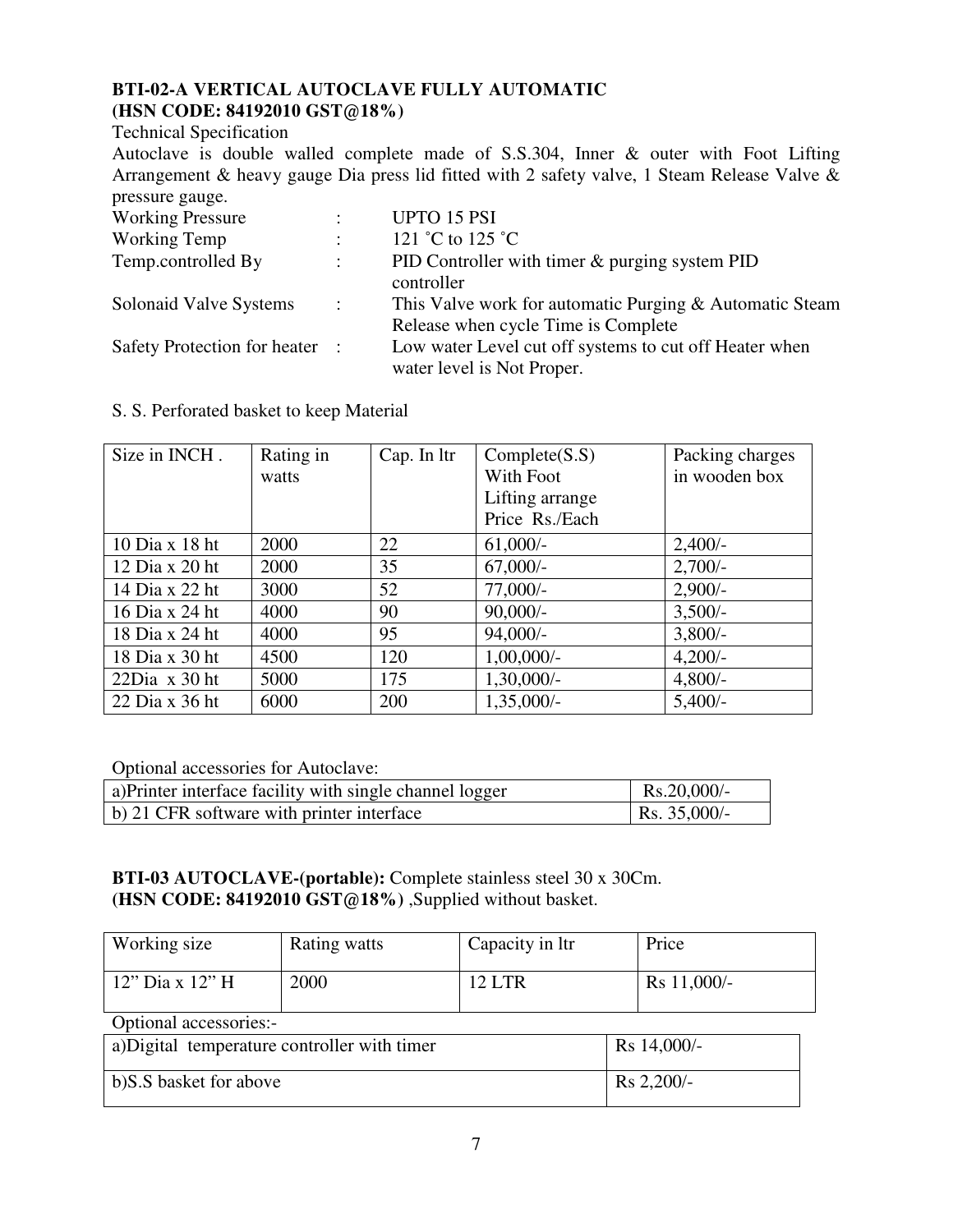#### **BTI-04 BACTERIOLOGICAL LAB INCUBATOR (GMP MODEL) (HSN CODE:84191920 GST@18%)**

Technical Specification:

- Construction: Double walled outer body made of S.S. 304 & Inner body made of S.S. 316.
- Insulation: Glass wool Insulation between two walled for lost of heat.
- **Temp Range: 5 °C Deg above ROOM TEMPRATURE to 60 °C Deg**
- Accuracy:  $+/- 0.5$ °C
- Temp controlled by: Auto tunes MICROPROCESSOR PID Controller with dual display to view set & current temp.
- Door: Inner Acrylic door & outer S.S. door.
- Air Circulation System: Air Circulation fan with motor & blower of 1/20 HP motor & 1440 RPM.
- Door Packing: Silicon Gasket.
- Heating System: By tubular S.S. Heater

| Chamber size in          | Cap in Ltr | No of shelves   Price Rs./Each | Packing charges in |
|--------------------------|------------|--------------------------------|--------------------|
| inches                   |            |                                | wooden Box         |
| $14''$ x $14''$ x $14''$ | 40         | $52,000/-$                     | $2,200/-$          |
| 18"x18"x18"              | 90         | $67,000/-$                     | $3,000/-$          |
| 18"x18"x24"              | 120        | $76,000/-$                     | $3,500/-$          |
| 24"x24"x24"              | 220        | $98,000/-$                     | $4,200/-$          |
| 24"x24"x36"              | 330        | $1,15,000/-$                   | $4,800/-$          |

Optional Accessories:

| Electronic digital timer range 0 to 999 minutes             | $\vert$ Rs. 4,000/- |
|-------------------------------------------------------------|---------------------|
| RS485 interface with software for PC connection)            | $Rs.27,000/-$       |
| 3.   Data logging with Pen drive arrangement single channel | $RS.14,000/-$       |
| Data logging with Pen drive arrangement FOUR channel        | $Rs.22,000/-$       |

#### NOTE : IQ/OQ/PQ DOCUMENT CHARGES WILL BE EXTRA AS APPLICABLE ON SITE VALIDATION CHARGES WILL BE EXTRA AS APPLICABLE

#### **BTI-05 ORBITAL SHAKER: (LAB USE) (HSN CODE:84798200GST@18%)**

 The Body made of M.S & painted with epoxy powder coated. The tray made of S.S. shaking speed: 20 to 200 orbital storks per minute & the orbit diameter of 25mm supplied with S.S. clamp for conical flask.

| <b>Size</b>           | With analogue speed | With digital speed indicator |
|-----------------------|---------------------|------------------------------|
|                       | controller          | Price Rs./Each               |
|                       | Price Rs./Each      |                              |
| a) $8 \times 250$ ml  | $24,000/-$          | $36,000/-$                   |
| b) $16 \times 250$ ml | $40,000/-$          | $52,000/-$                   |
| c) $8 \times 500$ ml  | $24,500/-$          | $36,500/-$                   |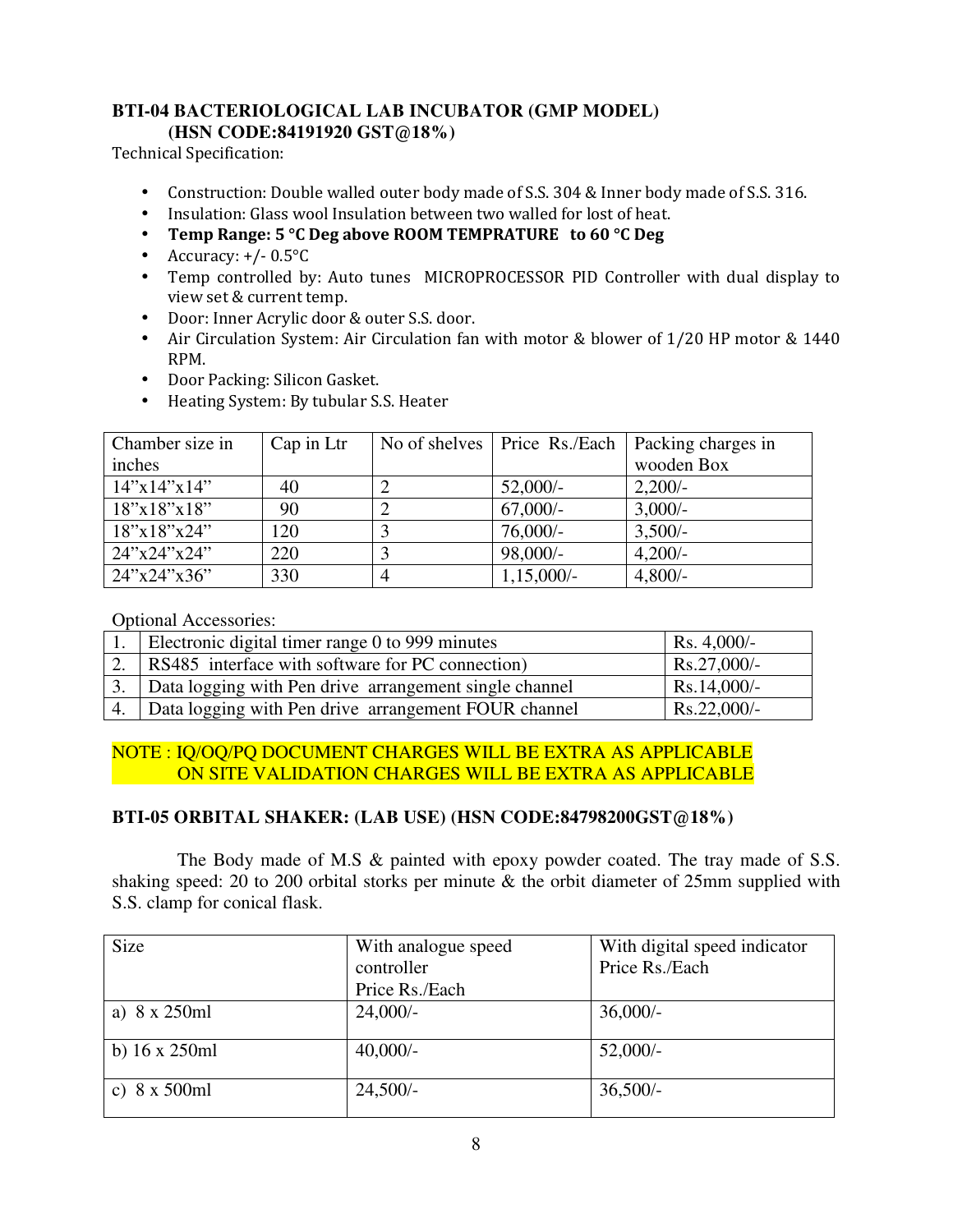| d) $16 \times 500$ ml | $41,000/-$  | $53,000/-$ |
|-----------------------|-------------|------------|
| e) $4 \times 1000$ ml | $24,000/-$  | $36,000/-$ |
| f) $4 \times 1000$ ml | $40,000/$ - | $52,000/-$ |

**Optional digital timer for above- Rs 6,000/-**

#### **BTI-05(A) ROTARY SHAKER (Heavy Duty) (HSN CODE:84798200GST@18%)**

 Variable speed P.M.D.C. Geared motor continues duty . RPM 20 to 250 with S.S. tray lotus clamp type. Body made of Galivanted sheets powder coated.Supplied with S.S clamp

| Size & No of Flasks | With analogue   | With digital    | Packing charges |
|---------------------|-----------------|-----------------|-----------------|
|                     | sped controller | speed indicator | in wooden Box   |
|                     | Price Rs./Each  | Price Rs./Each  |                 |
| 8x 250ml            | $41,000/-$      | $53,000/-$      | $2,000/-$       |
| 16x 250ml           | $52,000/-$      | $64,000/-$      | $2,800/-$       |
| 25x 250ml           | $58,000/-$      | $70,000/-$      | $3,300/-$       |
| 36x 250ml           | $62,000/-$      | $74,000/-$      | $4,000/-$       |
| 48x 250ml           | $65,000/-$      | $77,000/-$      | $4,500/-$       |
| 64x 250ml           | $75,000/-$      | $87,000/-$      | $4,800/-$       |

| Size & No of Flasks | With analogue   | With digital    | Packing charges |
|---------------------|-----------------|-----------------|-----------------|
|                     | sped controller | speed indicator | in wooden Box   |
|                     | Price Rs./Each  | Price Rs./Each  |                 |
| 8x 500ml            | $43,000/-$      | $55,000/-$      | $2,000/-$       |
| 16x 500ml           | $54,000/-$      | $66,000/-$      | $2,800/-$       |
| 25x 500ml           | $60,000/$ -     | $72,000/-$      | $3,300/-$       |
| 36x 500ml           | $64,000/-$      | $76,000/-$      | $4,000/-$       |
| 48x 500ml           | $67,000/-$      | 79,000/-        | $4,500/-$       |
| 64x 500ml           | $77,000/-$      | 89,000/-        | $4,800/-$       |

| <b>Optional Accessories:</b>                                                          |  |
|---------------------------------------------------------------------------------------|--|
| Optional: Electronic Digital Timer ( $0$ to 999 Minutes) for above $\vert$ Rs.6,000/- |  |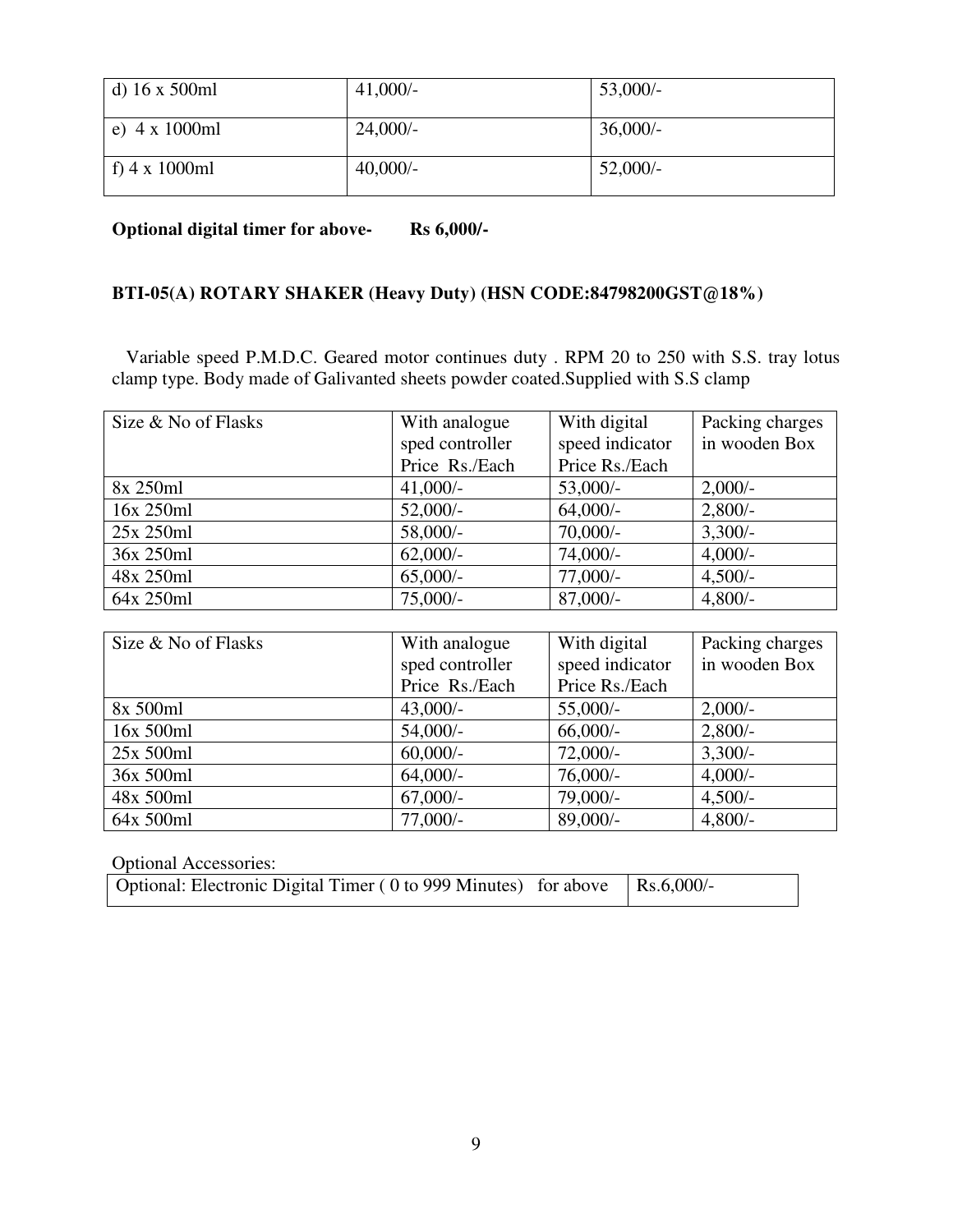#### **BTI-06 B.O.D. INCUBATOR (HSN CODE:84198960 GST@18%)**

- Construction : Double walled Construction Outer Body made of Mild steel powder Coated & Inner body made of stainless steel.
- Insulation : Puff Insulation between two walled
- Temp Range  $: 5^{\circ}C$  to 60 $^{\circ}C$ . deg
- Temp Accuracy  $: +/- 0.5$ °C. deg
- Temp controlled by : PID Micro process controller with dual display to view set  $\&$ Current temp.
- Air circulation By : Air circulation fan motor with blower to maintain uniform temp Motor of 1/12 HP 1440 RPM
- Door : Inner Acrylic door to view sample & outer metal door powder coated .
- Gasket : Magnetic Gasket for door.
- Cooling System : By thematically sealed compressor kirlosker make with CFC free Gas.
- Wheel: Castor wheel in bottom for easy movably.

| Size                        | Liter    | No. of | Chamber                | Price        | Packing charges |
|-----------------------------|----------|--------|------------------------|--------------|-----------------|
| $H \times W \times D$       | (Cu.Ft.) | selves |                        | Rs./Each     | in wooden box   |
| 35x35x35 C.                 | 40(1.5)  |        | <b>Stainless Steel</b> | 58,000/-     | $3,000/-$       |
| 45 x 45 x 50 Cm.            | 90(3)    |        | <b>Stainless Steel</b> | $66,000/-$   | 3,200/          |
| 50 x 50 x 70 Cm.            | 170 (06) |        | <b>Stainless Steel</b> | $77,000/-$   | $3,600/$ -      |
| 55 x 55 x 90 Cm             | 280(10)  |        | <b>Stainless Steel</b> | $92,000/-$   | $4,000/-$       |
| $60 \times 60 \times 90$ Cm | 320(12)  |        | <b>Stainless Steel</b> | $1,08,000/-$ | $4,500/-$       |

| * Please Note: For B.O.D. Voltage Stabilizer is Must.<br>(HSN CODE:90328910 GST@18%) |              |  |  |
|--------------------------------------------------------------------------------------|--------------|--|--|
| Voltage Stabilizer for 901tr & 1701tr                                                | $Rs.6,000/-$ |  |  |
| Voltage Stabilizer for 280ltr & 320ltr                                               | $Rs.7,500/-$ |  |  |

### **BTI-07 B.O.D.INCUBATOR (GMP MODEL) (HSN CODE:84198960 GST@18%)**

|           | Construction       | : Double walled Construction Outer Body made of Stainless<br>steel 304 & Inner body made of stainless steel 316. |
|-----------|--------------------|------------------------------------------------------------------------------------------------------------------|
| $\bullet$ | Insulation         | : Puff Insulation between two walled                                                                             |
| $\bullet$ | Temp Range         | : $5^{\circ}$ C to $60^{\circ}$ C                                                                                |
| $\bullet$ | Temp Accuracy      | : +/- $0.5^{\circ}$ C                                                                                            |
| $\bullet$ | Temp controlled by | : PID Micro process controller with dual display to view set $\&$<br>Current temp.                               |
| $\bullet$ | Air circulation By | : Air circulation fan motor with blower to maintain uniform temp<br>Motor of 1/12 HP 1440 RPM                    |
|           | Door               | : Inner Acrylic door to view sample & outer metal door powder<br>coated.                                         |
| $\bullet$ | Gasket             | : Non Magnetic Gasket for door.                                                                                  |
| $\bullet$ | Cooling System     | : By thematically sealed compressor kirlosker make with CFC free<br>Gas.                                         |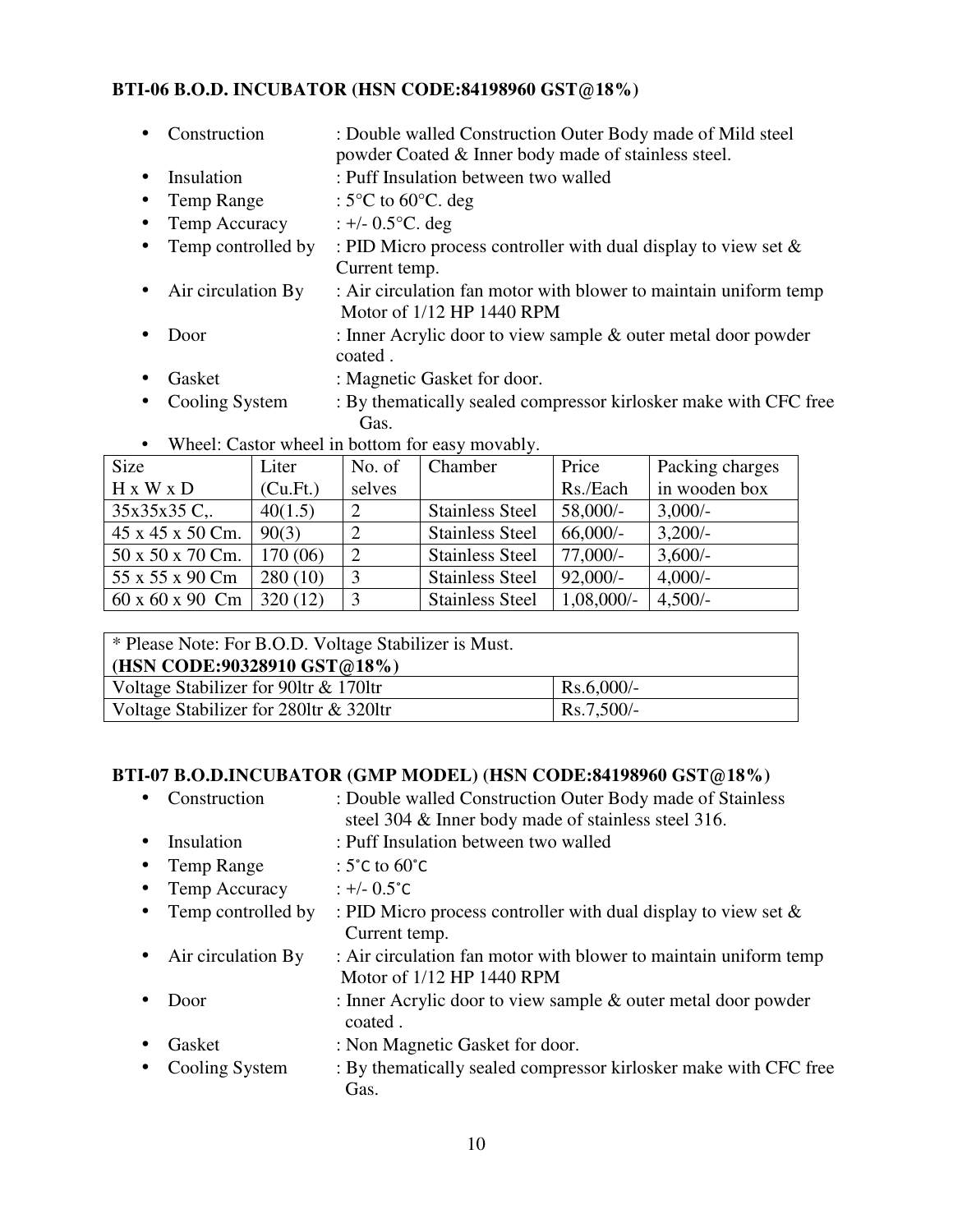|            | Wheel    |                             | : Castor wheel in bottom for easy movably. |              |                    |
|------------|----------|-----------------------------|--------------------------------------------|--------------|--------------------|
| Capacity   |          |                             | <b>Internal Dimensions</b>                 | Price        | Packing charges in |
|            |          | No. of                      | $(W \times D \times H)$                    | Rs./Each     | wooden box         |
|            |          | selves                      |                                            |              |                    |
| 3 cu ft    | $90$ Ltr | 2                           | 45x45x50cms                                | $1,05,000/-$ | $3,500/-$          |
| 6 Cu ft    | 170 Ltr  | $\mathcal{D}_{\mathcal{A}}$ | 50x50x70cms                                | $1,30,000/-$ | $4,000/-$          |
| $10$ Cu ft | 280 Ltr  | 3                           | 55x55x90cms                                | $1,55,000/-$ | $4,500/-$          |
| $12$ Cu ft | 330 Ltr  |                             | 60x60x90cms                                | $1,70,000/-$ | $5,000/-$          |

Optional Accessories

|                                                             | 1. Electronic digital timer range 0 to 999 minutes     | Rs. $6,000/-$ |  |  |
|-------------------------------------------------------------|--------------------------------------------------------|---------------|--|--|
| 2.                                                          | RS485 interface with software for PC connection)       | Rs.15,000/-   |  |  |
|                                                             | Data logging with Pen drive arrangement single channel | $Rs.12,000/-$ |  |  |
|                                                             | 4.   Data logging with Pen drive arrangement 4 channel | Rs 20,000/-   |  |  |
| NOTE: IQ/OQ/PQ DOCUMENT CHARGES WILL BE EXTRA AS APPLICABLE |                                                        |               |  |  |

ON SITE VALIDATION CHARGES WILL BE EXTRA AS APPLICABLE

#### **BTI-08 BULK DENSITY APPARATUS (ANALOGUE)**

#### **(HSN CODE:90278090 GST@18%)**

 With 15 Min Mechanical Timer 30 strokes per minutes, stroke height 50 mm (supplied without cylinder)

Rs.22,000/-

#### **BTI-09 BULK DENSITY APPARATUS (DIGITAL)**

#### **(HSN CODE:90278090 GST@18%)**

 Microprocessor based 4 digit preset counter 30 strokes per minutes, strokes height 50 mm(Supplied without cylinder) Rs.28,500/-

#### **BTI-10 BUNSEN BURNER:** With temperature controller, Maximum Temp.700°C **(HSN CODE: 84191920 GST@18%)**

 Supplied with body of base made of M.S Powder coated & top body made of S.S with energy regulator to control temperature.Maximum surface temperature upto 700º C

**Rs 3, 200/-** 

SPARE CRUCIBLE FOR BUNSEN BURNER **Rs 900/-**

#### **BTI-11 CONSTANT TEMPERATURE WATER BATH:(Without Glass Window) (HSN CODE:84191920 GST@18%)**

 Rectangular, double walled construction. Inner chamber made of stainless steel and outer body made of mild steel duly powder coated. Temperature range 5°C above ambient to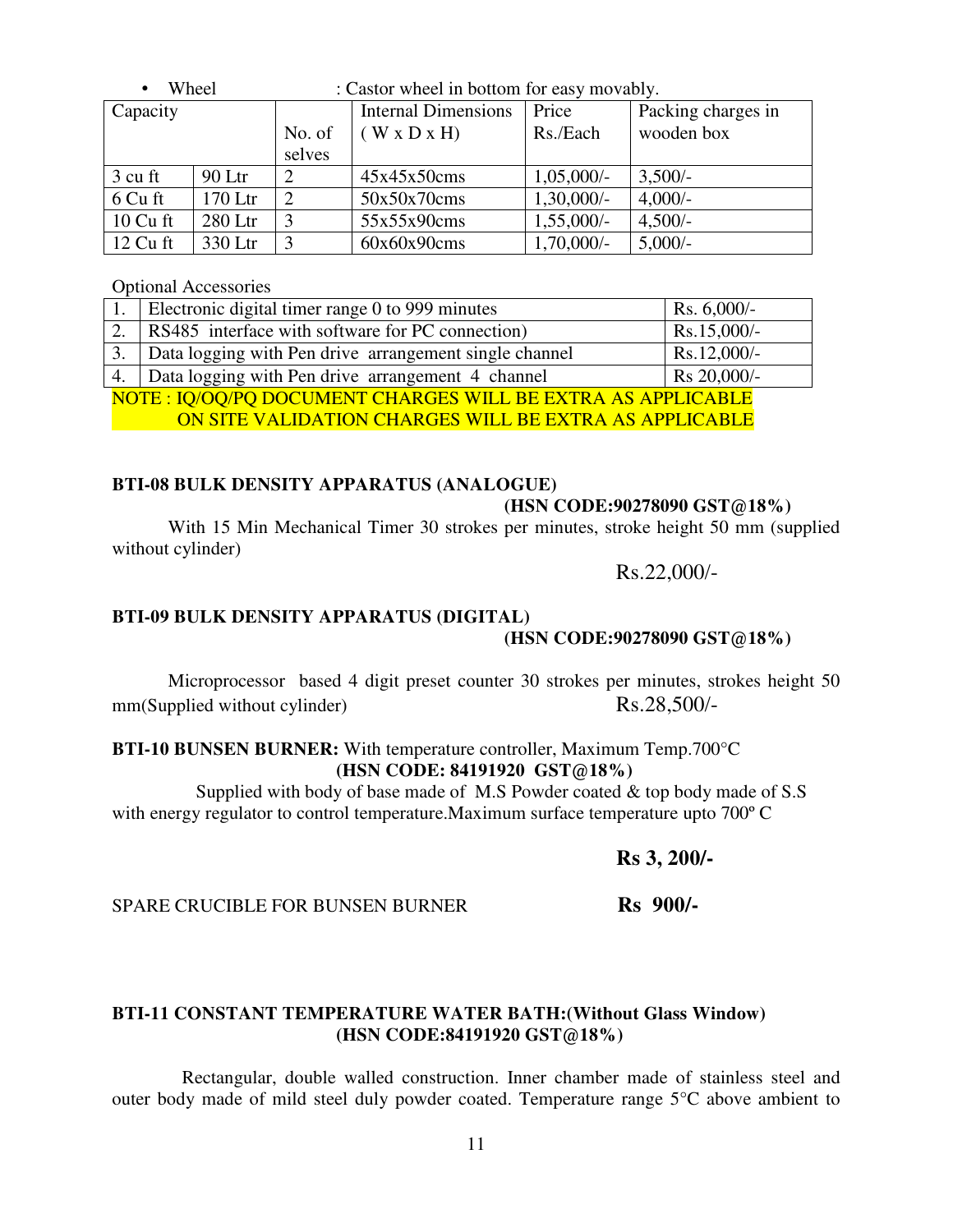99°C. Fitted with immersion type heater, digital temp. Controller cum indicator accuracy  $\pm 0.5$ °C. Operating on 230V AC. fitted with circular pump with stirrer.

| Size in Cm.           | <b>Ratting Watts</b>                   | Outer          | Comp. S.     | Packing charges in |  |  |
|-----------------------|----------------------------------------|----------------|--------------|--------------------|--|--|
| L x B x H             |                                        | M.S.BODY       | S.BODY Price | wooden box         |  |  |
|                       |                                        | Price Rs./Each | Rs./Each     |                    |  |  |
| 12"x10"x8"            | 1500                                   | $27,000/-$     | $30,000/-$   | $1,200/-$          |  |  |
| 18"x12"x10"           | 2000                                   | $31,000/-$     | $33,000/-$   | $1,400/-$          |  |  |
| 18"x14"x12"           | 2500                                   | $33,000/-$     | $35,000/-$   | $1,600/-$          |  |  |
| Optional accessories: |                                        |                |              |                    |  |  |
|                       | External recirculation<br>$Rs.5,500/-$ |                |              |                    |  |  |

**BTI-12 COD DIGESTORS (DIGITAL) (15 TUBES) (HSN CODE: 84191920 GST@18%)**  DIGITAL COD DIGESTOR is suitable for COD method for monitoring wastewater influent and effluent, industrial process water, and more .this instrument is used by Pollution control Labs. Outer cabinet made of mild steel duly coated. Double wall construction with insulation for minimum heat losses increases the efficiency of the system .Aluminum Block with holes (Dimension 40mm dia x 80mm depth). COD tubes Aluminum block is heated to maintain temperature up to 180 °C. Solid state digital temperature controller, appropriate heater  $\&$ insulation selection assure uniformity in all the samples. Selectable time up to 120 min with alarm is provided to set the digestion period (Refluxing)After digestion, analyses the sample with wither colorimetric or titrimetric method

| <b>Temperature Range</b> |                | Above amb. To 180 °C.                            |
|--------------------------|----------------|--------------------------------------------------|
| Resolution               |                | $1^{\circ}C$ .                                   |
| Display                  |                | Digital 12mm Red LED.                            |
| Control                  | $\ddot{\cdot}$ | Digital electronic Temp.Controller.              |
| <b>Heater Rating</b>     |                | 750 Watts.                                       |
| Sensor                   |                | PT-100                                           |
| Timer                    | ÷              | Selectable 15, 30,45,60,90 or 120 min with alarm |
| Hole Size                | $\ddot{\cdot}$ | 40mm dia c 80mm depth.                           |
| Glass Tube               | ٠              | 38 mm .dia, 15 nos                               |
| Sample Volume            | $\ddot{\cdot}$ | 20ml, Each                                       |
| Dimension                |                | 500 W x 270 D x 210mm H                          |

#### WITH BELOW ACCESSORIES

| Glass tubes   | Tube Stand (1 no)      |
|---------------|------------------------|
| Air condenser | Condenser Stand (1 no) |

FOR 15 TUBE – RATE Rs 49,000/- FOR 10 TUBE – RATE Rs 37,000/- FOR 6 TUBE – RATE Rs 31,000/-

Optional Accessories-Cooling Water Bath for tube- Rs 5,000/

#### **BTI-14 FILTER HOLDER: 47mm S.S Filter Holder (HSN CODE: 84212900 GST@18%)**

Specification: Material: Stainless steel 316 Quality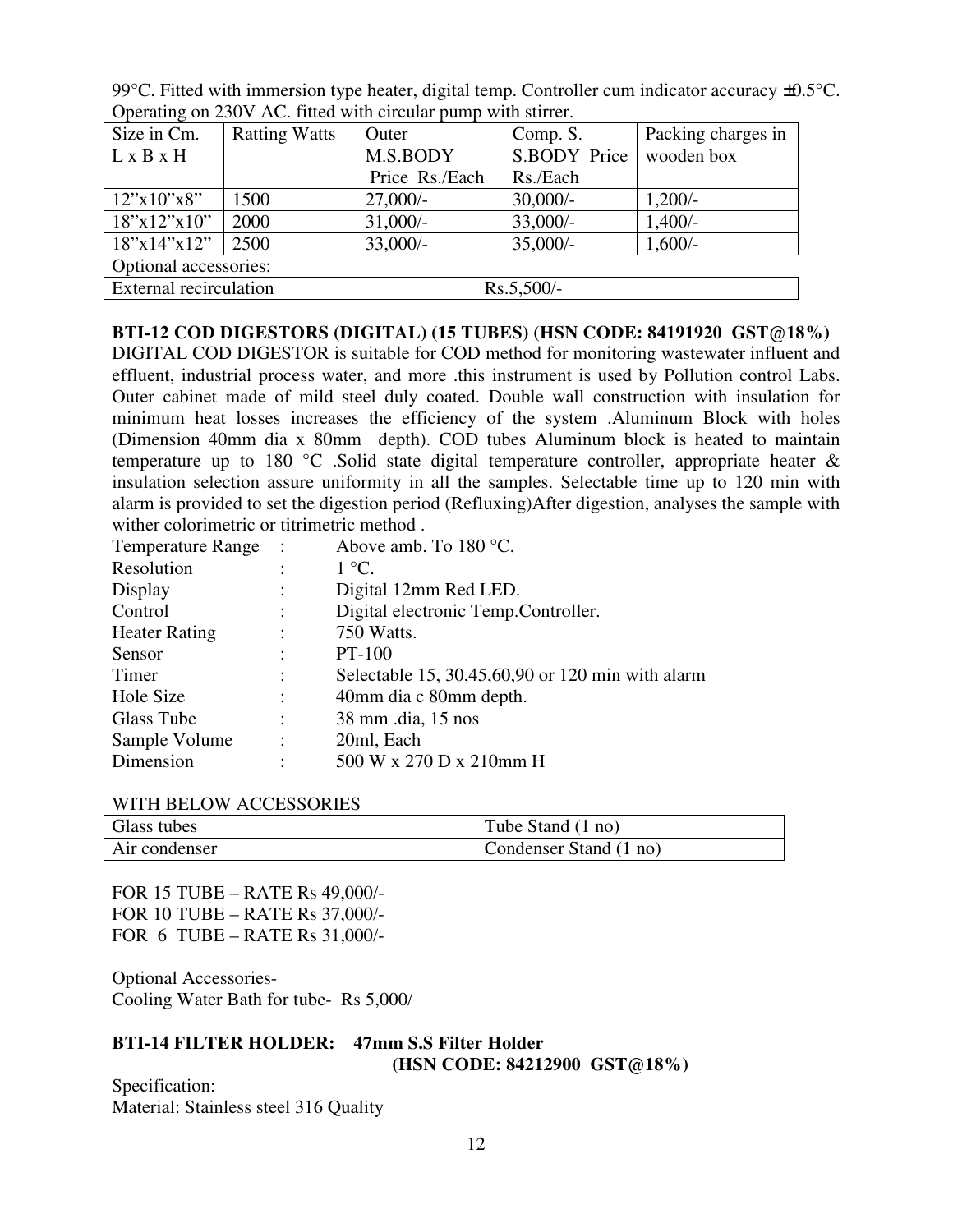Filter support: stainless steel screen Sealing: silicon O –ring Funnel Cap: 250 Ml Filter diameter required: Membrane filter, 47 mm pre filter, and 47mm Filtration area: 12.5 cm2 Maximum operating pressure: Vacuum Only. Sterilization: Autoclaving (max.121 °C)

#### **Rs. 3,000/-**

#### **BTI-15 FLOCULATOR JAR TEST APPARATUS (HSN CODE: 90318000 GST@18%)**

Variable speed 50-100 RPM electric motor with gear chain for uniform speed in all multiple spindle stirrer and fluorescent tube for 1 Ltr beaker supplied without glass parts.

| Size                  | Price Rs./Each |           | Packing charges in wooden box |
|-----------------------|----------------|-----------|-------------------------------|
| 2 Stirrer             | $Rs.17,500/-$  | $800/-$   |                               |
| 4 Stirrer             | $Rs.27,500/-$  | $1,000/-$ |                               |
| 6 Stirrer             | $Rs.32,000/-$  | $1,200/-$ |                               |
| Optional accessories  |                |           |                               |
| Digital RPM indicator |                |           | $Rs.5,000/-$                  |

#### **BTI-16 FORD CUP (B-4): With stand (HSN CODE: 90278090 GST@18%)**

Rs.1, 700/-

#### **BTI-17 FRIABILITY TEST APPARTUS (Non Digital) (HSN CODE: 90248099 GST@18%)**

 Mechanical timer for 5 Minutes.25 revolutions per 1 Min .universal acrylic drum for right or left side easy loading & unloading of drum. Provide with drum

| Single drum                   | $Rs.22,000/-$ |
|-------------------------------|---------------|
| Double Drum                   | $Rs.25,500/-$ |
| Packing charges on wooden Box | $Rs.800/-$    |

#### **BTI-18 FRIABILITY TEST APPARTUS (DIGITAL ) (HSN CODE: 90248099 GST@18%)**

 Digital Timer preset counter Upto 99.9 minutes,25 revolution per 1 min universal acrylic drum for right or left side easy loading & unloading of the drum provide with drum.

| Single drum                   | $Rs.31,000/-$ |
|-------------------------------|---------------|
| Double Drum                   | $Rs.36,000/-$ |
| Packing charges on wooden Box | $Rs.800/-$    |

#### **BTI-19 HEATING MANTLES: (HSN CODE: 84191920GST@18%)**

 Aluminum housing with powder coating available in different sizes. Temp. Controller by energy regulator. Provided with high quality insulation.Max. surface Temp.300 ˚C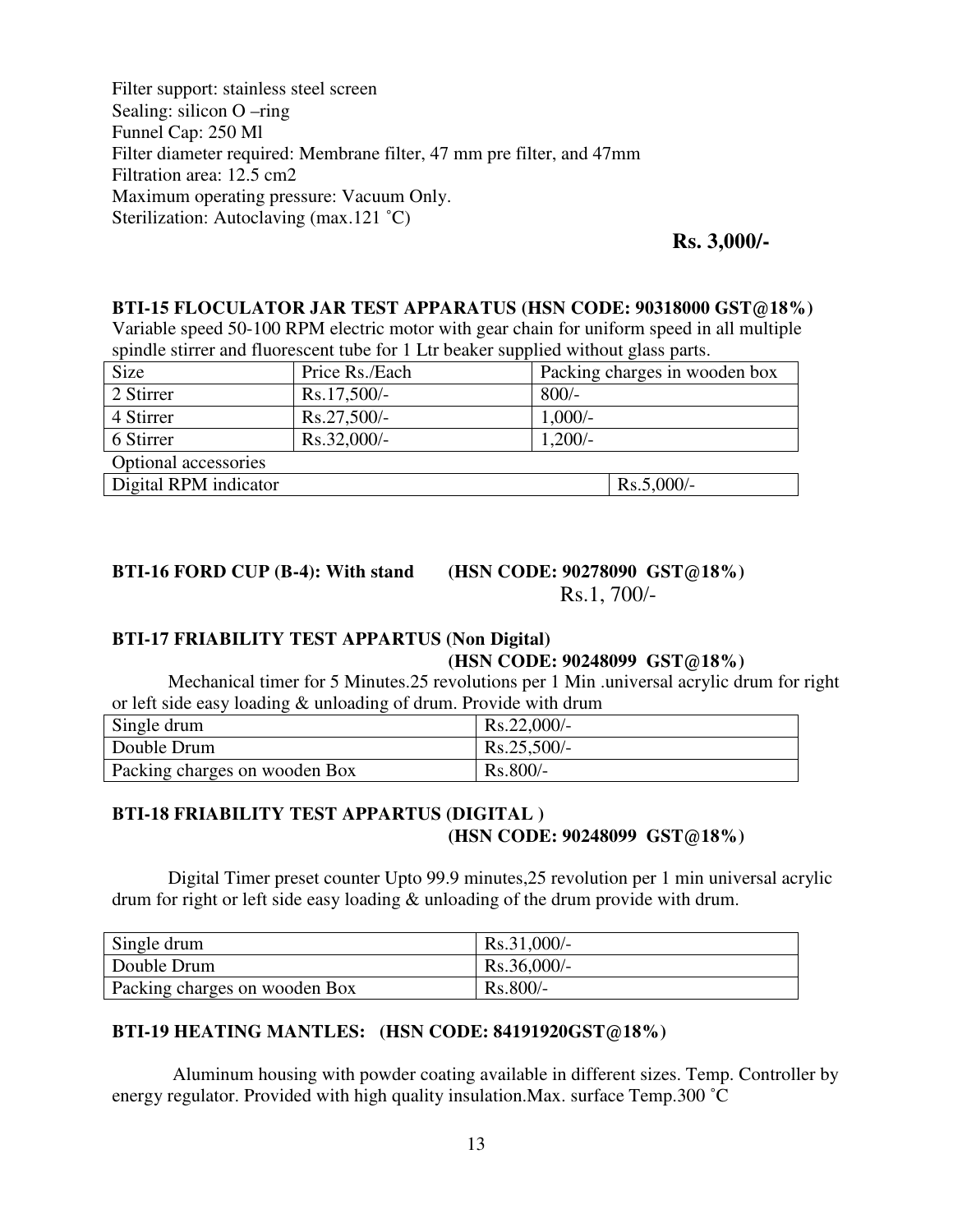| Size     | Rating | With Regulator | Spare Nett Coil     |
|----------|--------|----------------|---------------------|
|          | Watts  | Price Rs./Each | Price Rs./Each (HSN |
|          |        |                | CODE:85161000@18%)  |
| $250$ ml | 150    | $1,400/-$      | $220/-$             |
| 500 ml   | 200    | $1,500/-$      | $250/-$             |
| 1 Lt.    | 300    | $1,600/-$      | $300/-$             |
| $2$ Lt.  | 450    | $1,800/-$      | $350/-$             |
| 3 Lt.    | 500    | $2,000/-$      | $450/-$             |
| 5 Lt.    | 600    | $2,300/-$      | $600/-$             |
| $10Lt$ . | 1000   | $4,500/-$      | $1,400/-$           |
| $20Lt$ . | 1800   | $6,500/-$      | $1,600/-$           |

NOTE: WARRANTY OF INSTRUMENT DOES NOT COVER WARRANTY FOR COIL

#### **BTI-20 HOT AIR OVEN (400 °C) (HSN CODE: 85141000 GST @18%)**

Triple walled in construction inner chamber made of st. steel and exterior made of M.S. sheets powder coated. The gap between the two walls filled with glass wool insulation of 4".heating elements fitted on the two sides of the oven. A forced air circulating system with fan for better uniformity of temperature .Temperature controlled by electronics digital temperature controller.Temp.Range:50 °C to 400 °C .Accuracy ±2°C

| No of shelves<br>Chamber size in inches |  | Price Rs./Each | Packing charges in |
|-----------------------------------------|--|----------------|--------------------|
|                                         |  |                | wooden Box         |
| $12''$ x $12''$ x $12''$                |  | $50,000/-$     | $2,500/-$          |
| $14''$ x $14''$ x $14''$                |  | $55,000/$ -    | $3,000/-$          |
| 18"x18"x18"                             |  | $62,000/-$     | $3,500/-$          |

#### **BTI-21 HOT AIR OVEN (GMP MODEL) (HSN CODE: 85141000 GST @18%)**

Double walled construction fully made of Stainless steel Inner S.S.316 & Outer 304. The gap between the two walls filled with glass wool insulation. Temperature controlled by microprocessor based digital temp. Controller with PT100 as sensor & safety thermostat. Supplied with s. s wire mesh shelves and silicon gasket on door .with Air circulation fan Temp. Range:  $50^{\circ}$ C to  $250^{\circ}$ C accuracy  $+/-1^{\circ}$ C.

| Chamber size in | No of shelves | Price Rs./Each | Packing charges in wooden |
|-----------------|---------------|----------------|---------------------------|
| inches          |               |                | Box                       |
| 14"x14"x14"     |               | $51,000/-$     | $2,000/-$                 |
| 18"x18"x18"     |               | $66,000/-$     | $2,800/-$                 |
| 18"x18"x24"     |               | $75,000/-$     | $3,300/-$                 |
| 24''x24''x24''  |               | $96,000/-$     | $4,000/-$                 |
| $24$ "x24"x36"  |               | $1,13,000/-$   | $4,500/-$                 |

#### Optional Accessories:

| 1. Electronic digital timer range 0 to 999 minutes        | $\vert$ Rs. 4,000/- |
|-----------------------------------------------------------|---------------------|
| 2. RS485 interface with software for PC connection)       | $Rs.27,000/$ -      |
| 3. Data logging with Pen drive arrangement single channel | Rs.14,000/-         |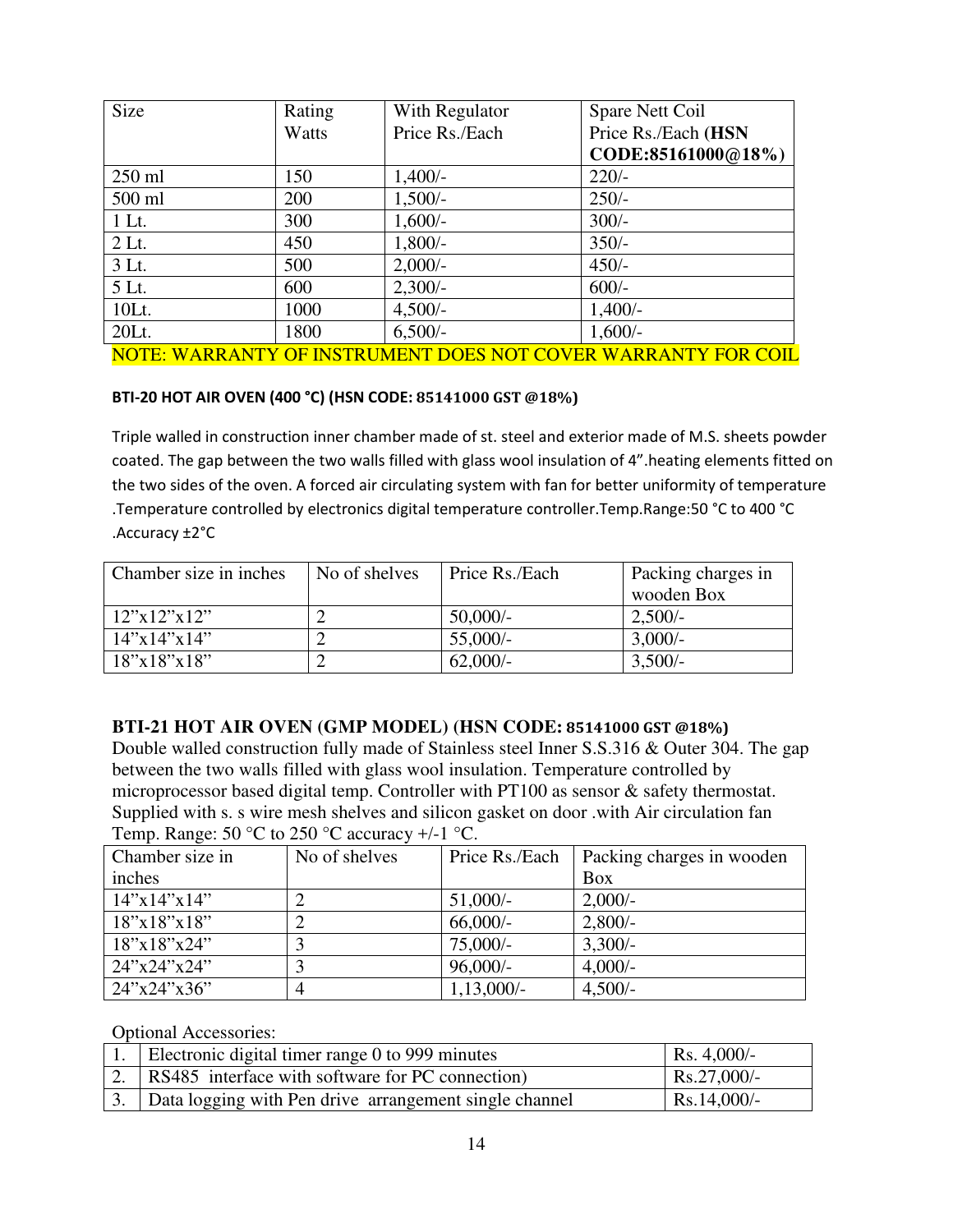#### NOTE : IQ/OQ/PQ DOCUMENT CHARGES WILL BE EXTRA AS APPLICABLE ON SITE VALIDATION CHARGES WILL BE EXTRA AS APPLICABLE

#### **BTI - 22 HOT PLATE ROUND (LABORATORY TYPE) (HSN CODE: 84191920 GST@18%)**

 Top body made of cast iron and bottom body made of mild steel powder coated. Max surface temp 300 ˚C.

| Size in   | Rating in | <b>Energy Regulator</b> | Thermostatic control | Packing charges in |
|-----------|-----------|-------------------------|----------------------|--------------------|
| inches    | watts     | Price Rs./Each          | Price Rs./Each       | cartoon            |
| 8" Dia    | 1200.     | $2,350/-$               | $2,750/-$            | $200/-$            |
| $9"$ Dia  | 1500      | $3,400/-$               | $3,800/-$            | $200/-$            |
| $12"$ Dia | 2000      | $5,500/-$               | $5.900/-$            | $250/-$            |

#### **BTI-23 HOT PLATE RECTANGULAR) (HSN CODE: 84191920 GST@18%)**

 Top body made of cast iron and bottom body made of mild steel powder coated. Max surface temp 300 ˚C.

| Size in         | Rating in | <b>Energy Regulator</b> | Thermostatic control | Packing charges in |
|-----------------|-----------|-------------------------|----------------------|--------------------|
| inches          | watts.    | Price Rs./Each          | Price Rs./Each       | cartoon            |
| $10''$ x $12''$ | 1200      | $5,000/-$               | $5,400/-$            | $250/-$            |
| $10''$ x $16''$ | 1500      | $5,500/-$               | $5.900/-$            | $250/-$            |
| $12$ " x $18$ " | 2000      | $7,000/-$               | $7,400/-$            | $250/-$            |
| $18''$ x $24''$ | 3000      | $13,500/-$              | $14,000/-$           | $500/-$            |

#### **BTI-24 HUMIDITY CONTROL OVEN (Cooling) (HSN CODE: 84198990GST@18%)**

Also know as Environmental Test chamber or Stability chamber-Double Walled –Inner SS-Outer MS-3"Gap Glass Wool insulation: Full length inner acrylic door for clear inner view-outer metal door with magnetic gaskets & lock. Forced air circulation for uniform temperature throughout the chamber. Digital display preset electronic digital temperature controller cum indicator but with cooling system by means of hermetically sealed Compressor Unit coupled with evaporation Coil and condenser. Temp. Range  $10^{\circ}$ C to  $60^{\circ}$ C  $\pm$ 1°C: Humidity Range 40% RH to 85% RH  $\pm$ 3% RH

| Capacity                             | <b>Inner Chamber</b> | No. of         | Price        | Packing charges in |
|--------------------------------------|----------------------|----------------|--------------|--------------------|
|                                      | D x W x H (cms)      | <b>Shelves</b> | Rs./Each     | Wooden Box         |
| 3 CFT(90L)                           | 45x45x50             |                | $1,12,000/-$ | $3,200/-$          |
| 6 CFT (170L)                         | 50x50x70             |                | $1,25,000/-$ | $3,700/-$          |
| 10 CFT (280 L)                       | 55x55x90             |                | $1,40,000/-$ | $4,200/-$          |
| 12 CFT (320 L)                       | 60x60x90             |                | $1,50,000/-$ | $4,700/-$          |
| Sensor for RH Upto 95% RH extra cost | $Rs.11,000/-$        |                |              |                    |

FOR HUMIDITY OVEN STABILIZER IS MUST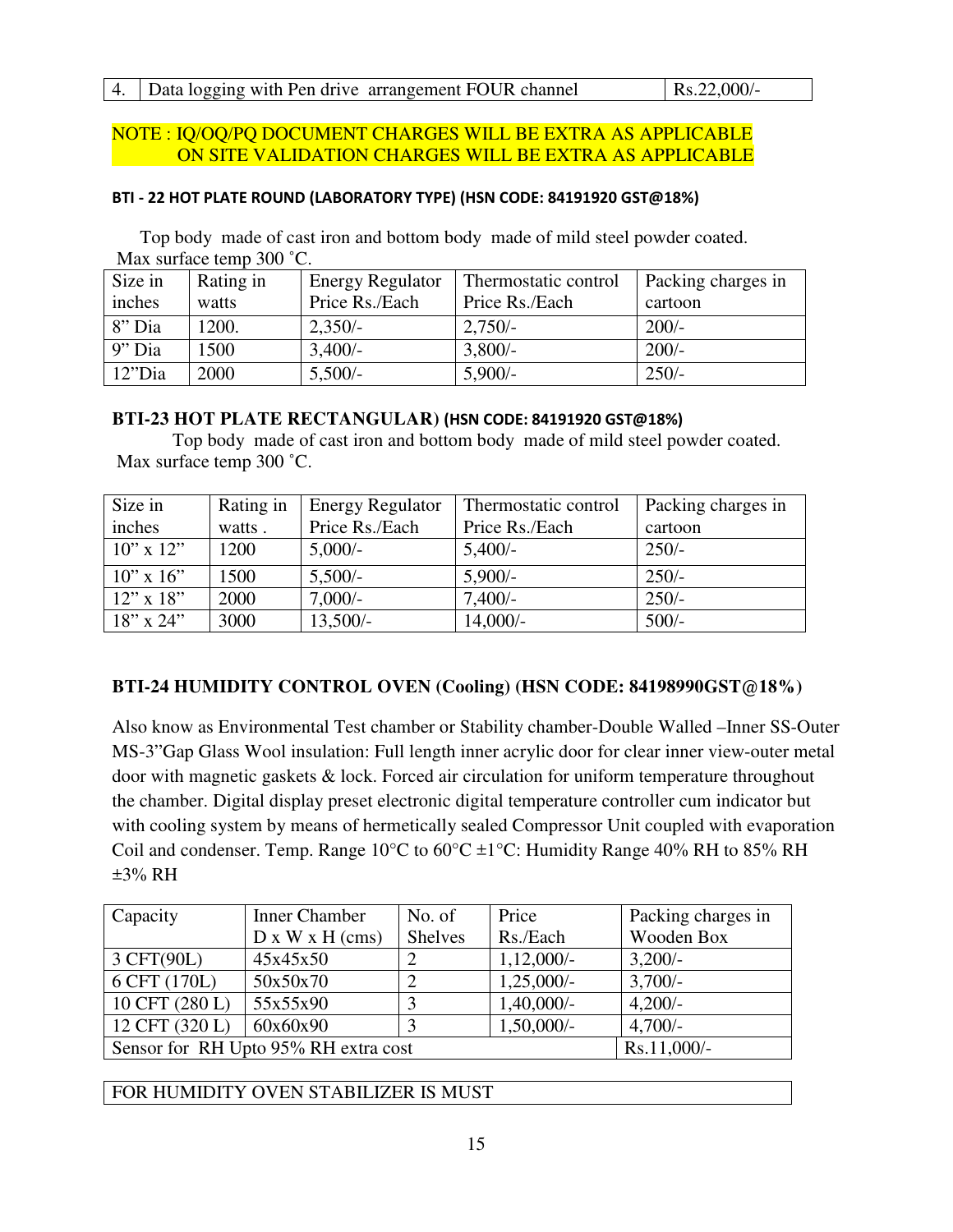| Voltage Stabilizer for 90ltr & 170ltr  | $RS.8,000/-$       |
|----------------------------------------|--------------------|
| Voltage Stabilizer for 280ltr & 320ltr | $\vert$ Rs.9,000/- |

#### **BTI-24A STABILITY CHAMBER (GMP MODEL) (HSN CODE: 84198990GST@18%)**

- \* Double Walled construction Outer S.S.304 & Inner S.S.316<br>\* PHE Insulation between Two Walled
- PUF Insulation between Two Walled
- \* Temp. Range  $10 \degree C$  to  $60 \degree C$  with Accuracy  $\pm 1 \degree C$ <br>\* Humidity Range: 35% to 98% RH+3% RH
- Humidity Range: 35% to 98% RH $\pm$ 3% RH
- \* Positive Vertical Circulation by Motorized Blower for Uniform Temp.
- \* Temp. Controlled By PID Controller
- \* Low Pressure Boiler at Bottom to generate Steam for chamber humidification
- \* The chamber is provided with modular removable shelves made of S. S. for comp. Flexibility.
- \* A Key lockable insulate door having positive door Gasket seals door perfectly.
- \* Inner Acrylic Door View sample.<br>  $*$  It works on 230 Volts 50 H<sub>2</sub>
- It works on  $230$  Volts 50 H<sub>2</sub>.

| Capacity         | <b>Inner Chamber</b><br>D x W x H (cms) | No. of<br><b>Shelves</b> | Price Rs./Each | Packing charges<br>in Wooden Box |
|------------------|-----------------------------------------|--------------------------|----------------|----------------------------------|
| 3 cft (90L)      | 45x45x50                                |                          | $1,65,000/-$   | $3,200/-$                        |
| 6 cft (170L)     | 50x50x70                                |                          | $1,80,000/$ -  | $3,700/-$                        |
| 10 cft $(280 L)$ | 55x55x90                                |                          | 2,10,000/      | $4,200/-$                        |
| 12 cft (320 L)   | 60x60x90                                |                          | 2,25,000/      | $4,800/-$                        |

| FOR HUMIDITY OVEN STABILIZER IS MUST                         |              |
|--------------------------------------------------------------|--------------|
| Voltage Stabilizer for 90ltr & 170ltr                        | $Rs.8,000/-$ |
| Voltage Stabilizer for 280ltr & 320ltr                       | $Rs.9,000/-$ |
| NOTE : IQ/OQ/PQ DOCUMENT CHARGES WILL BE EXTRA AS APPLICABLE |              |
| ON SITE VALIDATION CHARGES WILL BE EXTRA AS APPLICABLE       |              |

#### **BTI- 25 INCUBATORS BACTERIOLOGICAL (Lab Type): (HSN CODE: 84191920GST@18%)**

- Construction: Double walled construction outer body made of Mild Steel powder coated, & Inner Body made of Stainless Steel grade S.S 304.
- Insulation: Glass wool insulation between two walled .
- Temp range:  $5^{\circ}$ C above room temperature to  $60^{\circ}$ C.
- Accuracy:  $+/- 2$  °C.
- Temp controlled by: thermostatic
- With G.I. wire Mesh selves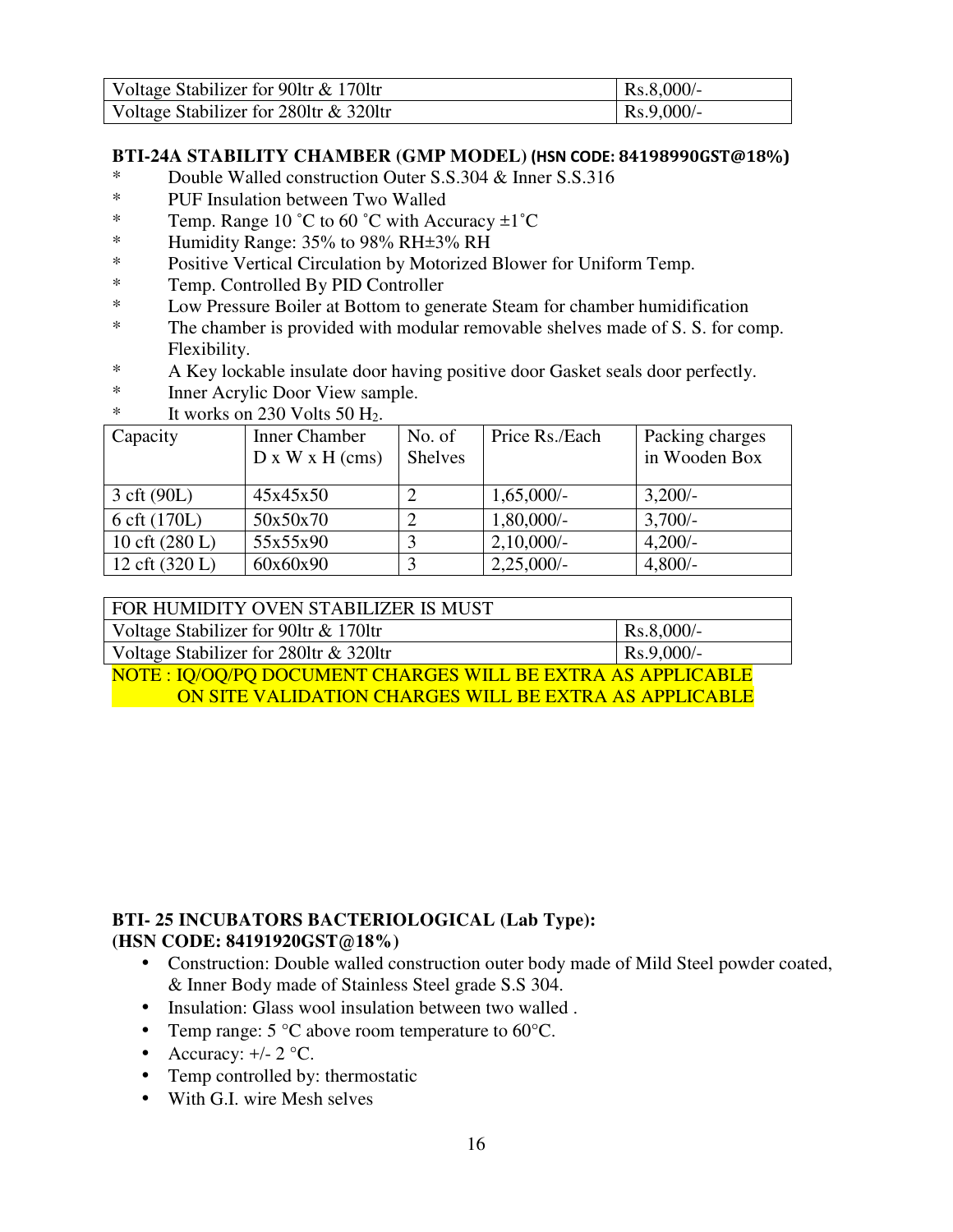- Door: 2 door inner acrylic door to view sample & outer metal door.
- Heater: special Nicrome heater designed for long life & saving of power consumption.

| Size in        | Rating | No            | Capacity in | <b>Stainless Steel</b> | S.S.           | Packing    |
|----------------|--------|---------------|-------------|------------------------|----------------|------------|
| Inches.        | Watts  | <b>Of</b>     | Ltr         | Chamber                | <b>Shelves</b> | charges in |
|                |        | shelves       |             | Price Rs./Each         | (Price         | wooden     |
|                |        |               |             |                        | $Rs.$ )        | Box        |
| 12"x12"x12"    | 250    |               | 21          | $10,200/-$             | $700/-$        | $1,200/-$  |
| 14''x14''x14'' | 300    | ി             | 44          | $12,100/-$             | $1,400/-$      | $1,400/-$  |
|                | 400    | $\mathcal{D}$ | 90          | $16,500/-$             | $2,000/-$      | $2,000/-$  |
| 18"x18"x18"    |        |               |             |                        |                |            |

Accessories for Incubator:

| a) PID MICROPROCESSOR Temperature indicator cum controller | Rs. $5,200/-$ |
|------------------------------------------------------------|---------------|
| b) Air circulation Fan with Motor.                         | Rs. 5,000/-   |
| $\mid$ C) Digital timer with temp. controller              | Rs. 7,800/-   |

#### **BTI- 25(A) INCUBATORS BACTERIOLOGICAL (With Digital Controller & Air Circultion fan) (HSN CODE: 84191920GST@18%)**

- Construction: Double walled construction outer body made of Mild Steel powder coated, & Inner Body made of Stainless Steel grade S.S 304.
- Insulation: Glass wool insulation between two walled .
- Temp range:  $5^{\circ}$ C above room temperature to  $60^{\circ}$ C.
- Accuracy:  $+/- 0.5$  °C.
- Temp controlled by: controlled by PID Micro process controller with dual display.
- With G.I. wire Mesh selves
- Door: 2 door inner acrylic door to view sample & outer metal door.
- Supplied with air circulation motor with blower for uniform temperature throughout chamber.

 Heater: special Nicrome heater designed for long life & saving of power consumption

| Size                         | Rating | No of          | Capacity in | Price/Rs   | S.S        | Packing    |
|------------------------------|--------|----------------|-------------|------------|------------|------------|
|                              | watts  | shelves        | Ltr         |            | shelves if | charges in |
|                              |        |                |             |            | required   | wooden box |
| 18"x18"x24"                  | 750    |                | 120         | $34,000/-$ | $3,000/-$  | $2,500/-$  |
| $24^{\prime\prime}$ x24"x24" | 1000   |                | 220         | $47,000/-$ | $6,000/-$  | $3,500/-$  |
| 18"x24"x36"                  | 1250   | $\overline{4}$ | 250         | $54,000/-$ | $6,000/-$  | $4,000/-$  |
| 24"x24"x36"                  | 1500   | 4              | 330         | 58,000/-   | $7,000/-$  | $4,500/-$  |

Accessories for Incubator:

| Jigital timer<br>a) | 0.00<br>170<br>______ |
|---------------------|-----------------------|
|---------------------|-----------------------|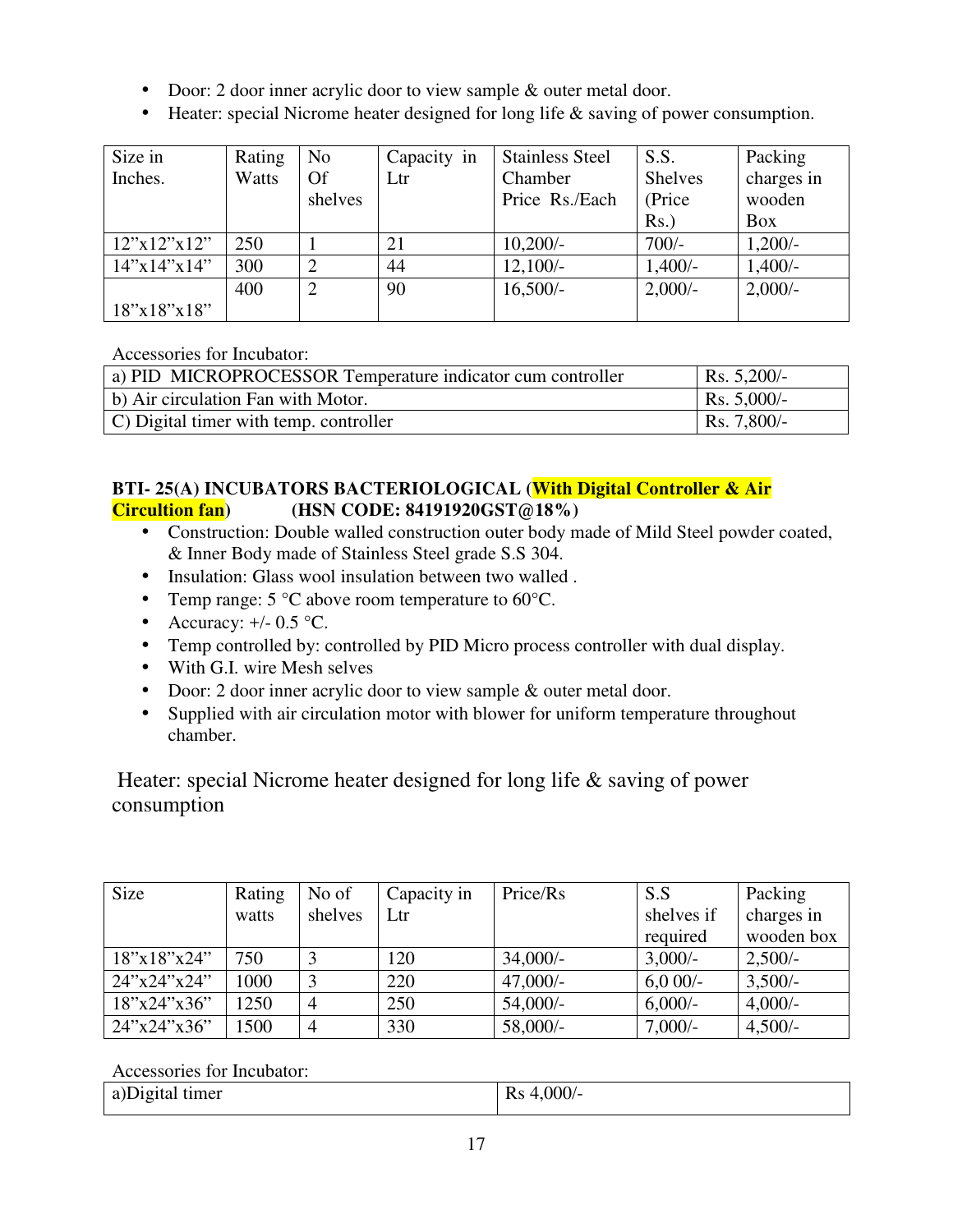#### **BTI-26 INCUBATOR BACTERIOLOGICAL (Memmert Type): (HSN CODE: 84191920GST@18%)**

#### **(PRECISION INCUBATOR)**

- Construction: Tripled walled outer body made of Mild Steel powder coated & Inner Body of 2 chambers made of Stainless Steel 304.
- Insulation: Glass wool Insulation between two walled
- **Temp range: 5°C above room Temp to 60°C.**
- Temp Accuracy:  $+/- 0.5$  °C.
- Temp Controlled by: Microprocessor PID controller with dual display & auto tune facility.
- Air circulation By: In this model we give Air circulation motor with blower for uniform temp inside chamber.
- Motor cap:  $1/12$  H/P motor with 1440 RPM.
- Heater: 'U' shape Nichrome heater specially designed for long life & power saving.
- Door: Double door Inner acrylic door to view & outer metal door.
- Racks: Special S.S. racks to hold material.

| Size in Inch.  | Rating | Capacity in | <b>Stainless Steel</b> | No Of Shelves  | Packing    |
|----------------|--------|-------------|------------------------|----------------|------------|
|                | Watts  | Ltr         | Chamber                |                | charges in |
|                |        |             | Price                  |                | wooden Box |
|                |        |             | Rs./Each               |                |            |
| 12"x12"x12"    | 250    | 21          | $25,500/-$             |                | $1,800/-$  |
| 14"x14"x14"    | 300    | 44          | $28,000/-$             | $\overline{2}$ | $2,000/-$  |
| 18"x18"x18"    | 400    | 90          | $36,000/-$             | $\overline{2}$ | $2,700/-$  |
| 18"x18"x24"    | 750    | 120         | $43,000/-$             | 3              | $3,000/-$  |
| 24''x24''x24'' | 1000   | 220         | $60,000/-$             | 3              | $3,400/-$  |
| 18"x24"x36"    | 1250   | 250         | $69,000/-$             | $\overline{4}$ | $3,800/-$  |
| $24$ "x24"x36" | 1500   | 330         | 79,000/-               | 4              | $4,200/-$  |

Accessories for Incubator:

| A) Digital timer                                             | $Rs.4,000/-$ |
|--------------------------------------------------------------|--------------|
| NOTE : IQ/OQ/PQ DOCUMENT CHARGES WILL BE EXTRA AS APPLICABLE |              |
| ON SITE VALIDATION CHARGES WILL BE EXTRA AS APPLICABLE       |              |

#### **BTI -28 LABORATORY JACK (M.S.) (HSN CODE: 84254900 GST@18%)**

| Size    | M.S BODY Price/Rs Each   S.S BODY Price/Rs Each |            |
|---------|-------------------------------------------------|------------|
| 5"x5"   | $1,600/-$                                       | $3,600/-$  |
| 8"x8"   | $2,000/$ -                                      | $5,000/-$  |
| 10"x10" | $3,000/-$                                       | $8,500/-$  |
| 12"x12" | $4,300/-$                                       | $10,500/-$ |

#### **BTI-29 LABORATORY OVEN (Lab Type): (HSN CODE: 85141000 GST@18%)**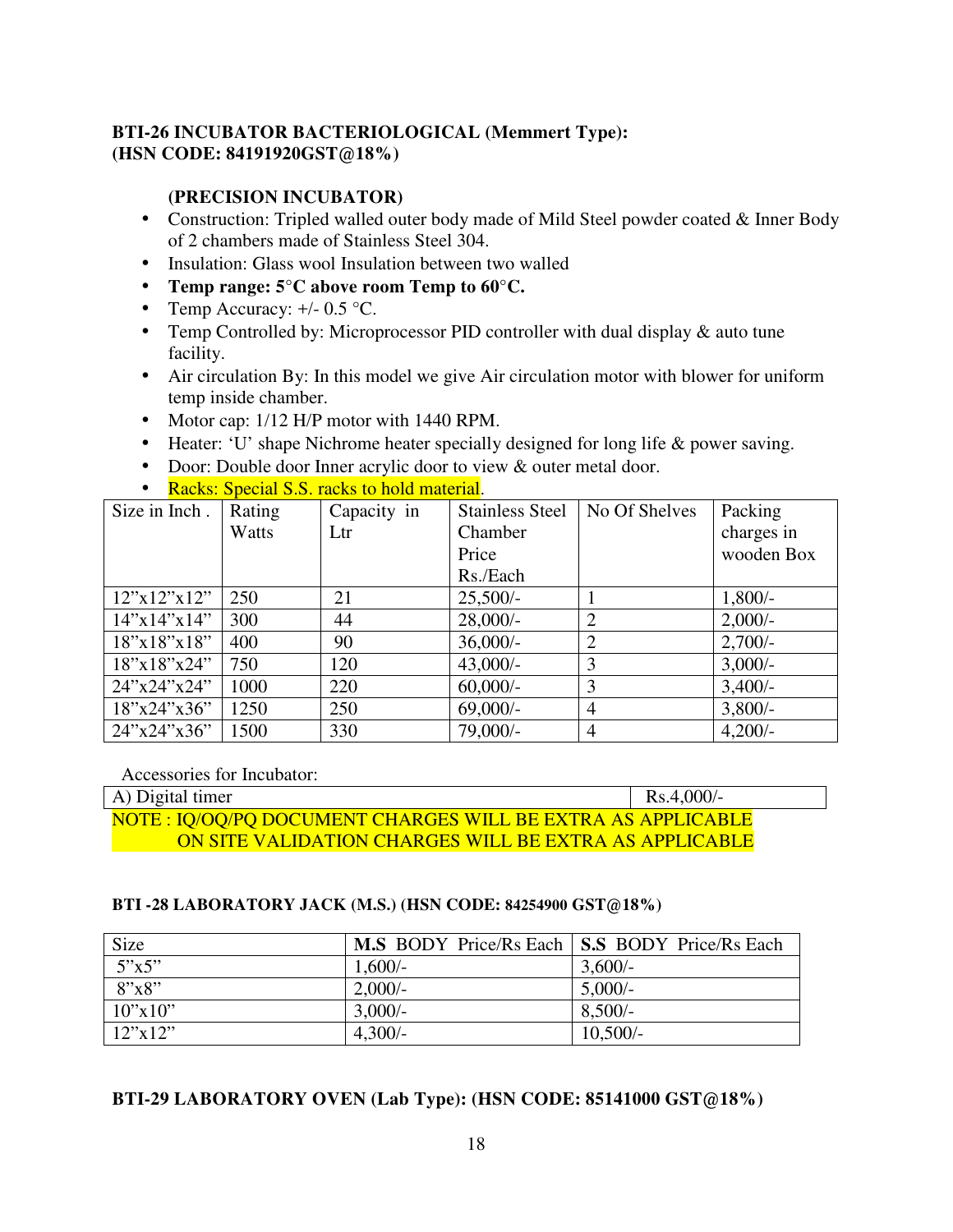- Construction: Double walled construction outer body made of Mild Steel powder coated, & Inner Body made of Stainless Steel grade S.S 304.
- Insulation: Glass wool insulation between two walled.
- Temp range:  $50^{\circ}$ C to  $250^{\circ}$ C.
- Accuracy:  $+/- 2$  °C.
- Temp controlled by: thermostatic
- With G.I. wire Mesh selves
- Heater: special Nicrome heater designed for long life & saving of power consumption.

| Size in Inch       | Rating | Capacity in Ltrs | <b>Stainless Steel</b> | N <sub>o</sub> | S.S             | Packing    |
|--------------------|--------|------------------|------------------------|----------------|-----------------|------------|
|                    | Watts  |                  | Chamber                | <b>Of</b>      | <b>SHELV</b>    | charges in |
|                    |        |                  | Price Rs./Each         | shelves        | <b>ES</b> Price | wooden Box |
|                    |        |                  |                        |                | Rs.             |            |
| 12"x12"x12<br>,,   | 1250   | $27$ Ltr         | $9,800/-$              |                | $700/-$         | $1,200/-$  |
| 14''x14''x14<br>,, | 1450   | 44 Ltr           | $11,800/-$             | $\overline{2}$ | $1,400/-$       | $1,400/-$  |
| 18''x18''x18<br>,, | 1750   | 90 Ltr           | $16,000/-$             |                | $2,000/-$       | $2,000/-$  |

#### Accessories for oven:

| a) Digital Temperature indicator cum controller        | $Rs.5,200/-$ |
|--------------------------------------------------------|--------------|
| b) Air circulation Fan with Motor.                     | $Rs.5,000/-$ |
| c) Digital Timer with temp. controller For 999 Minutes | $Rs.7,800/-$ |

#### **BTI-29(A) LABORATORY OVEN (Lab Type) (With digital temperature controller & air circulation fan) : (HSN CODE: 85141000 GST@18%)**

- Construction: Double walled construction outer body made of Mild Steel powder coated, & Inner Body made of Stainless Steel grade S.S 304.
- Insulation: Glass wool insulation between two walled.
- Temp range: 50 °C to 250°C.
- Accuracy:  $+/- 1$  °C.
- Temp controlled by: controlled by PID Micro process controller with dual display
- With G.I. wire Mesh selves
- Supplied with air circulation motor with blower for uniform temperature throughout chamber.
- Heater: special Nicrome heater designed for long life & saving of power consumption.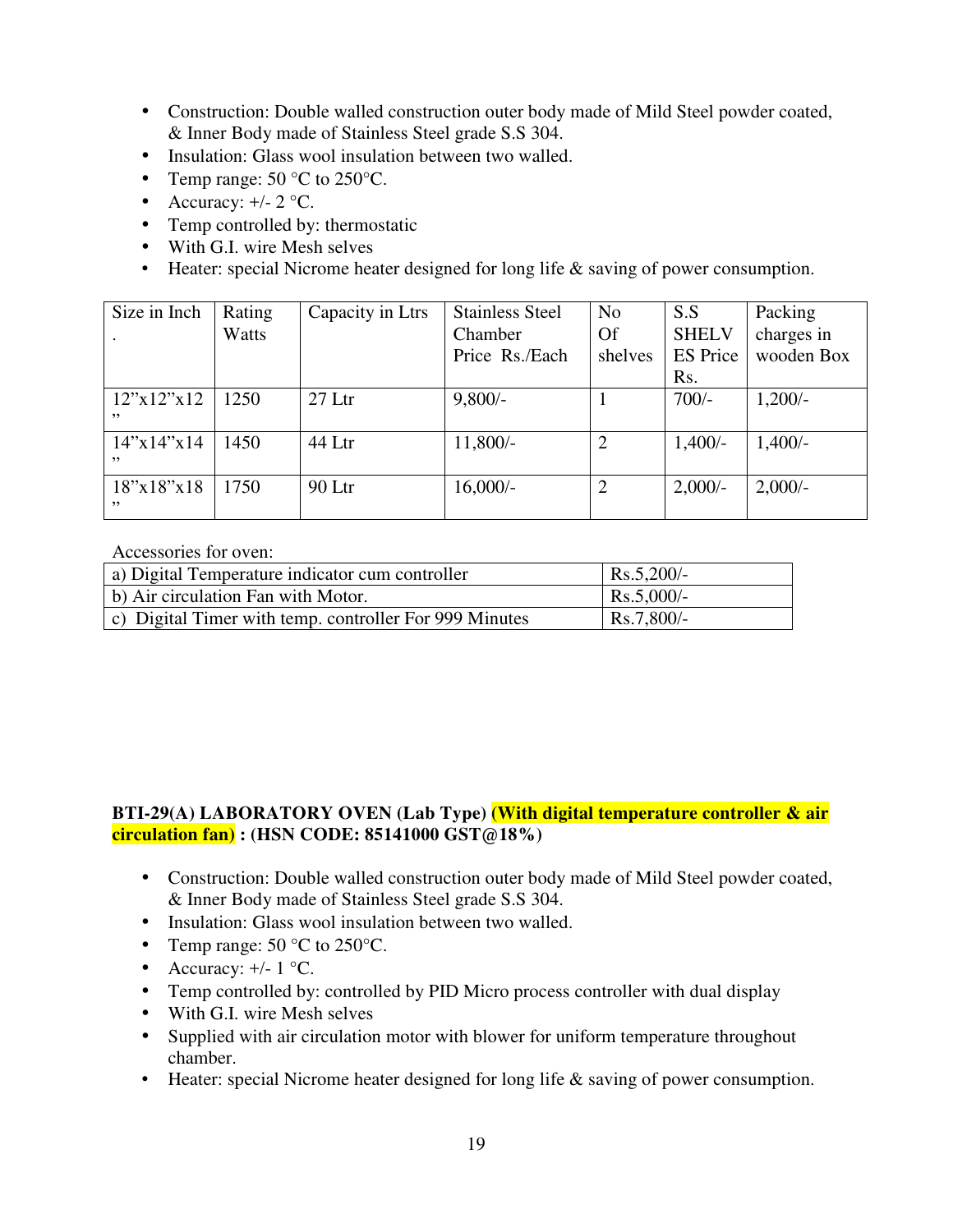| Size in Inch        | Rating | Capacity In Ltrs | <b>Stainless Steel</b> | No             | S.S            | Packing    |
|---------------------|--------|------------------|------------------------|----------------|----------------|------------|
|                     | Watts  |                  | Chamber                | Of             | <b>SHELVES</b> | charges in |
|                     |        |                  | Price                  | shelves        | Price          | wooden Box |
|                     |        |                  | Rs./Each               |                | Rs/Each        |            |
| 18''x18''x24<br>,,  | 2000   | 120 Ltrs         | $33,000/-$             | 3              | $3,000/-$      | $2,500/-$  |
| 24''x24''x24<br>,,  | 2500   | 220 Ltrs         | $45,000/-$             | 3              | $6,000/-$      | $3,500/-$  |
| 18''x24''x36<br>, , | 3000   | 250 Ltrs         | $52,000/-$             | $\overline{4}$ | $6,000/-$      | $3,500/-$  |
| 24''x24''x36<br>, , | 3500   | 330 Ltrs         | $56,000/-$             | $\overline{4}$ | $7,000/-$      | $4,200/-$  |

Accessories for oven:

| T<br>imer<br>a)L<br>ленаг<br>$\cdots$<br>. | በበበ<br>.vvv<br>172<br>______<br>- - - - |
|--------------------------------------------|-----------------------------------------|

#### **BTI-30 LABORATORY OVEN (Memmert Type): (HSN CODE: 85141000 GST@18%)**

- Construction: Tripled walled outer body made of Mild Steel powder coated & Inner Body of 2 chambers made of Stainless Steel 304.
- Insulation: Glass wool Insulation between two walled
- Temp range: 10 C above room temp to 250 °C.
- Temp Accuracy:  $+/- 1$ Deg.
- Temp Controlled by: Microprocessor PID controller with dual display & auto tune facility.
- Air circulation By: In this model we give Air circulation motor with blower for uniform temp inside chamber.
- Motor cap:  $1/12$  H/P motor with 1440 RPM.
- Heater: 'U' shape Nichrome heater specially designed for long life & power saving.
- Racks: Special S.S. racks to hold material.
- SUPPLIED With S.S.Tray

| Rating | No Of          | Capacity in Ltr | <b>Stainless Steel</b> | Packing    |
|--------|----------------|-----------------|------------------------|------------|
| Watts  | shelves        |                 |                        | charges in |
|        |                |                 | Price Rs./Each         | wooden Box |
| 1250   |                | 21              | $25,000/-$             | $1,800/-$  |
| 1450   | $\overline{2}$ | 44              | $27,000/-$             | $2,000/-$  |
| 1750   | $\overline{2}$ | 90              | $35,000/-$             | $2,700/-$  |
| 2000   | 3              | 120             | $41,000/-$             | $3,000/-$  |
| 2500   | 3              | 220             | 59,000/-               | $3,400/-$  |
| 3000   | $\overline{4}$ | 250             | $67,000/-$             | $3,800/-$  |
| 3500   | $\overline{4}$ | 330             | 78,000/-               | $4,200/-$  |
|        |                |                 |                        | Chamber    |

Accessories for oven:

A) Digital Timer For 999 Minutes. Rs. 4,000/-NOTE : IQ/OQ/PQ DOCUMENT CHARGES WILL BE EXTRA AS APPLICABLE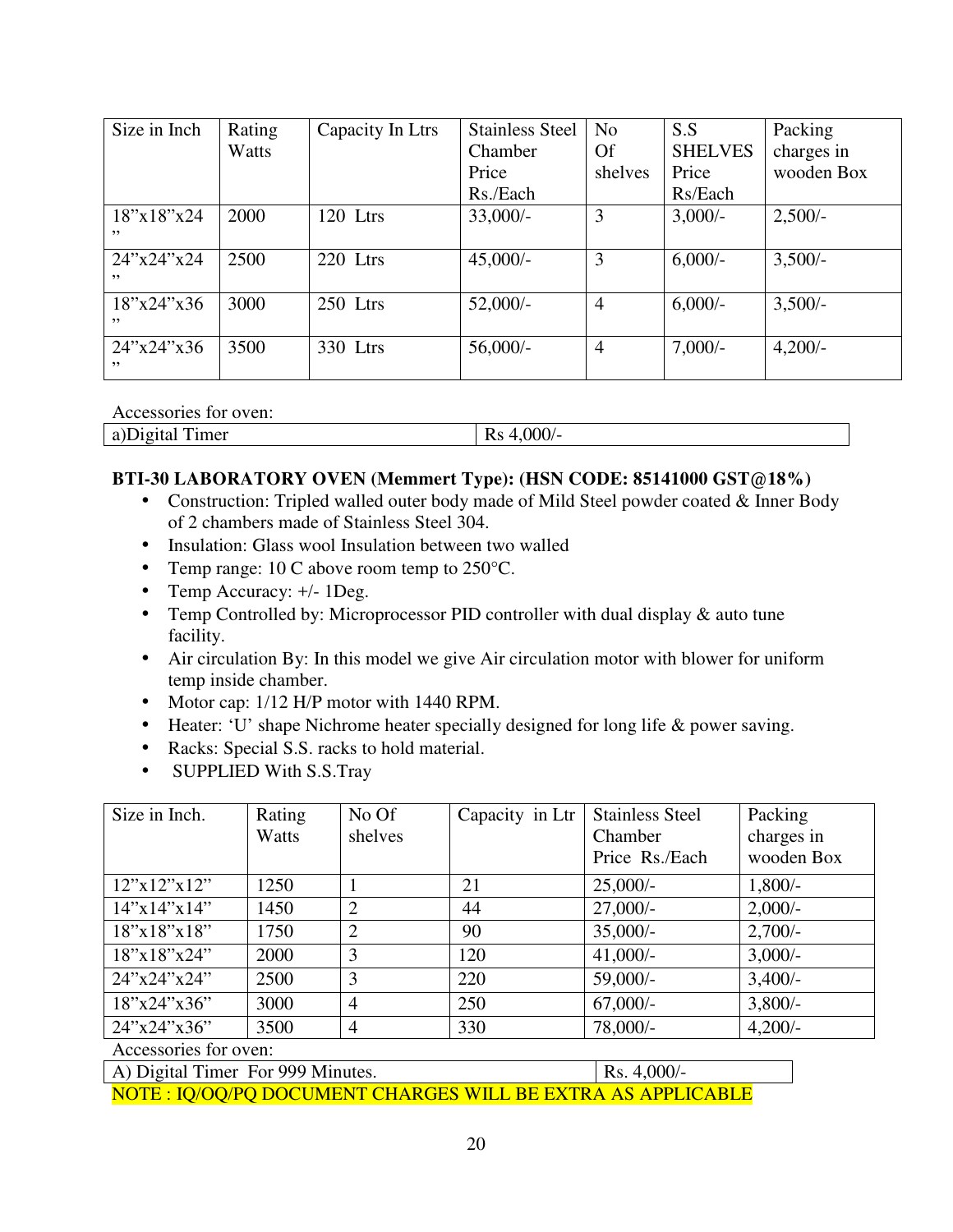#### ON SITE VALIDATION CHARGES WILL BE EXTRA AS APPLICABLE

#### **BTI-31 LAMINAR AIR FLOW CABINETS**

#### **(LAMINAR HSN CODE: 84192090 GST@18%)**

- Construction-Outer body made of M.S powder coated &Inner working area made of S.S.
- HEPPA filter-Effeciency of heppa filter of 99.97 down on 0.3 microns & pre filter down to 5 micron
- Suitable blower fitted at backside of uniform flow.
- Side Arcylic panel
- Door fitted with acrylic door
- Supplied with 1 U.V light & 1 day light.
- Supplied with 1 analogue manometer to measure pressure flow
- Supplied with gas cork.

#### HORIZONTAL TYPE

| Model type | Size in feet          | Price/Rs     | Packing charges |
|------------|-----------------------|--------------|-----------------|
| $HM-1$     | 2"X2X2"               | $71,000/-$   | $3,500/-$       |
| $HM-3$     | $3''$ X $2''$ X $2''$ | $90,000/-$   | $4,500/-$       |
| $HM-4$     | $4''$ X 2" X 2"       | $1,15,000/-$ | $5,000/-$       |

#### VERTICAL TYPE

| Model type | Size in feet          | Price/Rs     | Packing charges |
|------------|-----------------------|--------------|-----------------|
| $VM-2$     | 2"X2X2"               | $78,000/-$   | $3,500/-$       |
| $VM-3$     | $3''$ X $2''$ X $2''$ | 98,000/-     | $4,500/-$       |
| $VM-4$     | $4"$ X 2" X 2"        | $1,25,000/-$ | $5,000/-$       |

#### NOTE: ON SITE VALIDATION OR DOP TEST CHARGES EXTRA AS APLLICABLE

#### **BTI-32 LEAK TEST APPARATUS (HSN CODE: 90278090 GST@18%)**

Working Chamber : Polycarbonate Desiccators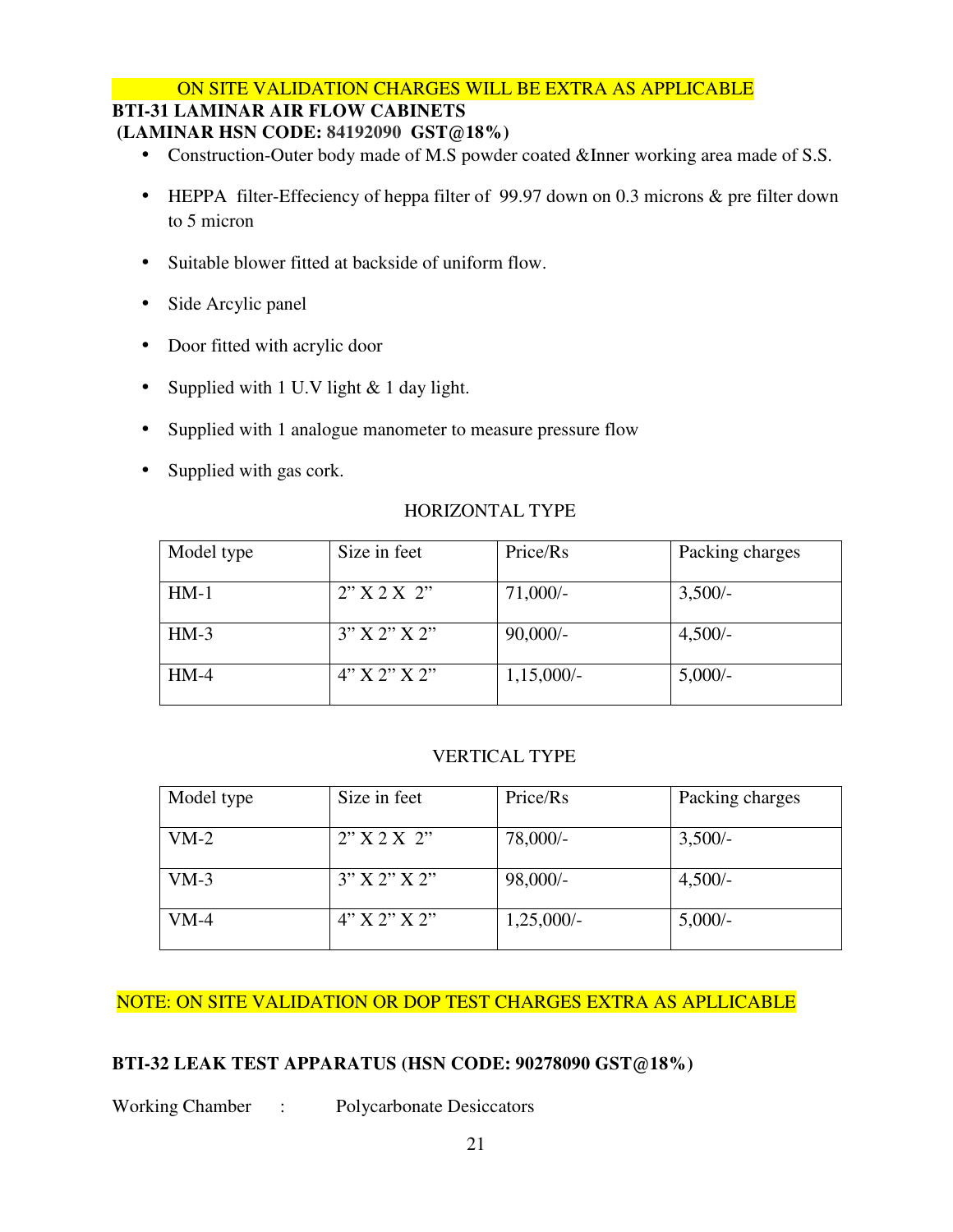| <b>Outer Chamber</b>                                          |                          | <b>Stainless Steel</b>                |                    |  |
|---------------------------------------------------------------|--------------------------|---------------------------------------|--------------------|--|
| Digital Timer                                                 | $\overline{\mathcal{C}}$ | 99 Minutes                            |                    |  |
| Vacuum Pump                                                   |                          | Oil less vacuum pump (diaphragm Type) |                    |  |
| Provided with dial type vacuum gauge $&$ vacuum release valve |                          |                                       |                    |  |
| Dimension                                                     |                          | 22"Vaccum Stainless Steel Chamber     | Packing charges in |  |
|                                                               |                          | Price Rs./Each                        | wooden Box         |  |
| 8"Dia                                                         | $33,000/-$               |                                       | Rs. 800/-          |  |
| 10"Dia                                                        | $35,000/-$               |                                       | Rs. 1,000/-        |  |
| $12"$ Dia                                                     | $39,000/-$               |                                       | Rs .1,200/-        |  |

#### NOTE : IQ/OQ/PQ DOCUMENT CHARGES WILL BE EXTRA AS APPLICABLE ON SITE VALIDATION CHARGES WILL BE EXTRA AS APPLICABLE

#### **BTI-33 MAGNETIC STIRRER WITH HOT PLATE (HSN CODE: 84798200GST@18%)**

 S. S. Top Plate & Body M.S. powder coated with speed regulator & temp Regulator. Max surface Temp: 120 deg. Max RPM: 1000

| Cap:    | Price Rs./Each | Packing charges in carton box |
|---------|----------------|-------------------------------|
| 1 MLH   | $Rs.4,000/-$   | $150/-$                       |
| $2$ MLH | $Rs.4,500/-$   | $150/-$                       |

#### **BTI-34 MELTING POINT APPARATUS (HSN CODE: 8514 GST@18%) (Supplied without thermometer and capillary)**

 It is useful for the determination of melting point of any substance upto 300°C. It consists with aluminum cylindrical block for heating and radial holds a thermometer and glass capillary.

**Rs.3,200/- (Packing Charges Rs.100/-)** 

#### **BTI-35 MUFFLE FURNACE (GMP MODEL) (HSN CODE: 85141000 GST@18%)**

 Specification:Construction: Outer Body made of Stainless Steel. Inner Body made of ceramic Muffle Kumar make.

- Insulation: Special type ceramic Insulation between bodies for Insulation.
- Coil: Kanthal A1 swaden make coil for long lasting.
- Temp Range: 400 C to max 1150C.
- Accuracy:  $+/- 3$  deg.
- Temp Controlled by: PID Dual display to view set & current temp.
- Safety: Special type thermocouple fuses to protect overheating.
- Sensor: 'K' type calibrated sensor.

| Size in inches | Rating in watts   Price Rs./Each |            | Packing charges in |
|----------------|----------------------------------|------------|--------------------|
|                |                                  |            | wooden Box         |
| 9"x4"x4"       | 2000                             | $50,000/-$ | $1,350/-$          |
| 10"x5"x5"      | 2500                             | $56,000/-$ | $1,500/-$          |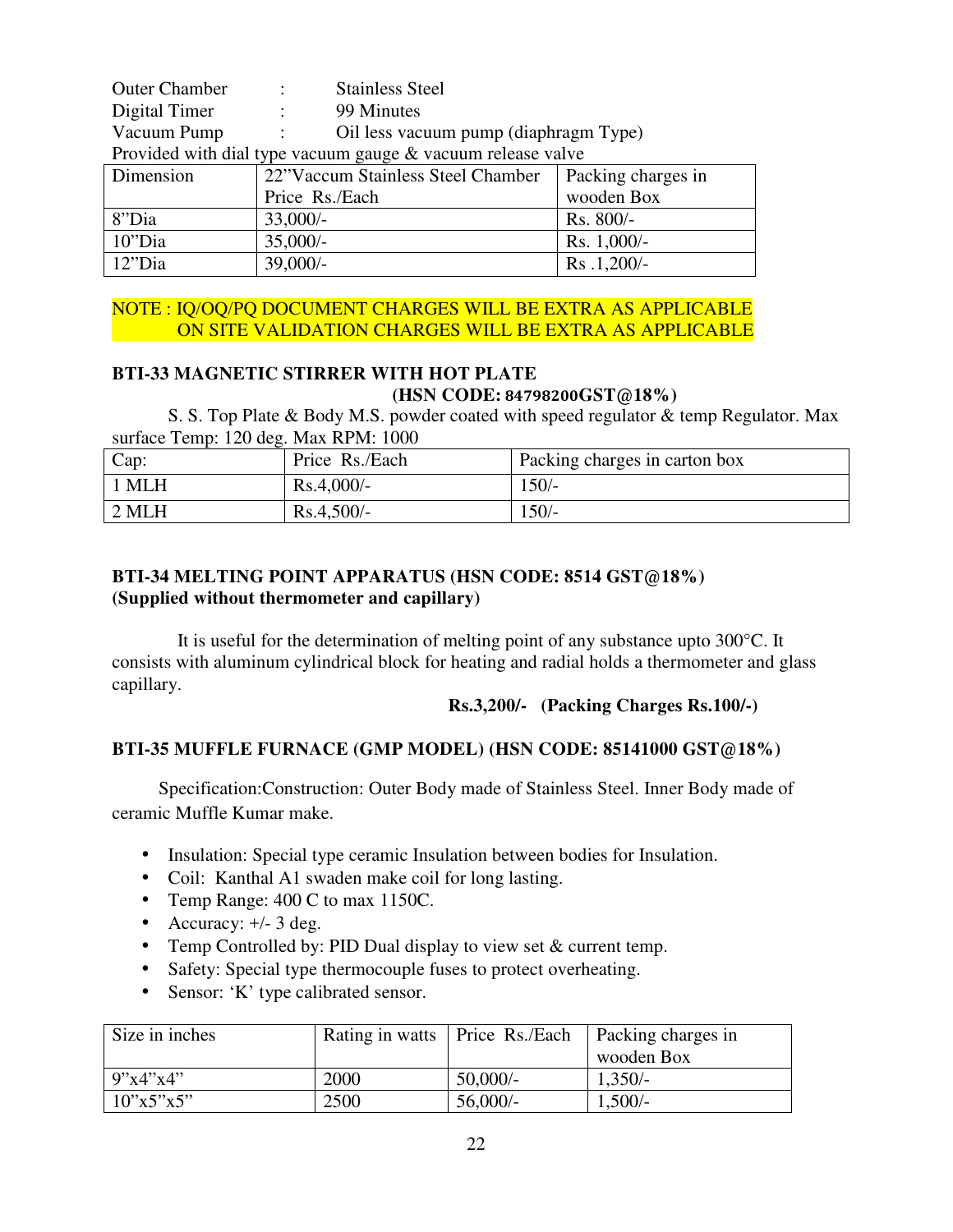| 12"x6"x6"                                                    | 3500 | 62,000/ | $1,700/-$                                              |
|--------------------------------------------------------------|------|---------|--------------------------------------------------------|
| NOTE : IQ/OQ/PQ DOCUMENT CHARGES WILL BE EXTRA AS APPLICABLE |      |         |                                                        |
|                                                              |      |         | ON SITE VALIDATION CHARGES WILL BE EXTRA AS APPLICABLE |

#### **BTI-36 MUFFLE FURNACE :( 1130 °C) with Digital Temp. Controlled (HSN CODE: 85141000 GST@18%)**

Specification:

- Construction: Outer Body made of Mild Steel powder coated. Inner Body made of ceramic Muffle Kumar make.
- Insulation: Special type ceramic Insulation between body for Insulation.
- Coil: Kanthal A1 swaden make coil for long lasting.
- Temp Range: 400 C to max 1150C.
- Accuracy:  $+/- 3$  deg.
- Temp Controlled by: PID Dual display to view set & current temp.
- Safety: Special type thermocouple fuses to protect overheating.
- Sensor: 'K' type calibrated sensor.

| Size in inches | Rating watts | Price Rs./Each | Packing charges in |
|----------------|--------------|----------------|--------------------|
|                |              |                | wooden Box         |
| 9''x4''x4''    | 2000         | $20,500/-$     | $1,350/-$          |
| 10"x5"x5"      | 2500         | $23,000/-$     | $1,500/-$          |
| 12"x6"x6"      | 3500         | $28,000/$ -    | $1,700/-$          |

#### **SPARE ACCESSORIES (BTI-35 & BTI-36)**

| <b>Particulars</b>       | Rate      |
|--------------------------|-----------|
| Thermo-Couple            | 700/-     |
| Electronic Digital Timer | $4,000/-$ |

#### **SPARE MUFFLE WITH COIL**

| Size in inches   | Rating watts | Rate      |
|------------------|--------------|-----------|
| $9''$ x 4" x 4"  | 2000         | 8,500/    |
| $10''$ x 5" x 5" | 2500         | $9,500/-$ |
| $12"$ x 6" x 6"  | 3500         | 12,000/   |

#### **BTI-37 OIL BATH (ROUD) (Argond Welded): (HSN CODE: 84191920 GST@18%)**

- Consruction-Double walled outer body made of M.S powder coatied & inner body made of S.S body
- Glasswool insulation between 2 walled
- Temperature controlled by hydrolic thermostatic
- Temperature range-  $50^{\circ}$  c to  $300^{\circ}$  c
- Accuracy  $+/- 5$  deg C

(FOR ACCURACY OF +/- 2 deg C YOU CAN TAKE OIL BATH WITH DIGITAL CONTROLLER)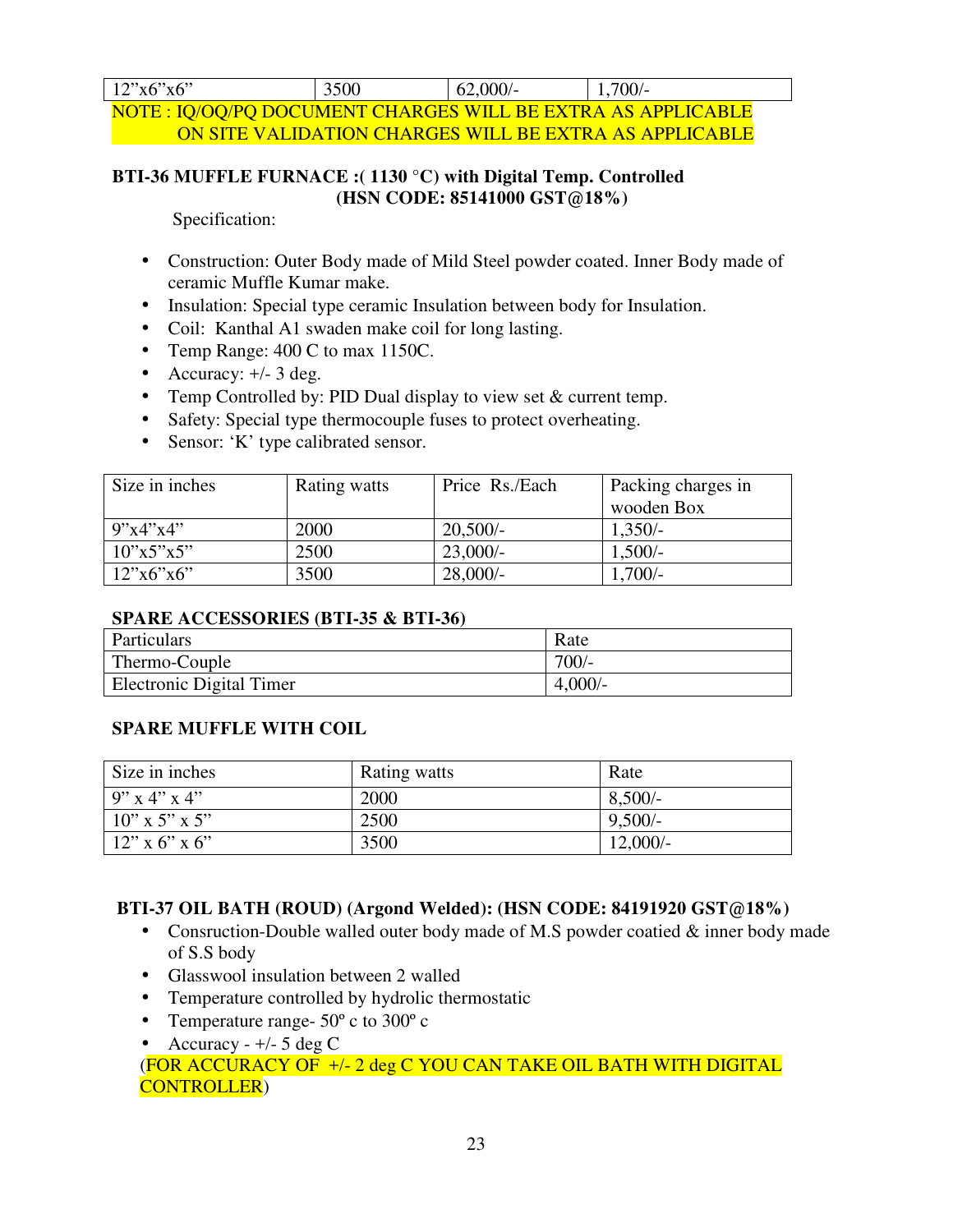| Cap in Ltr | Size in        | Rating | Outer M.S.     | Comp. S. S.    | Packing charges |
|------------|----------------|--------|----------------|----------------|-----------------|
|            | inches         | watts  | Price Rs./Each | Price Rs./Each | in wooden Box   |
| 1 Ltr      | $8" \times 6"$ | 1000   | $9,500/-$      | $10,000/-$     | $700/-$         |
| 2 Ltr      | $8''$ x $8''$  | 1200   | $9,800/-$      | $10,500/-$     | $800/-$         |
| 3 Ltr      | $9''$ x $9''$  | 1200   | $10,500/-$     | $11,300/-$     | $900/-$         |
| 5 Ltr      | 10"x10"        | 1500   | $11,000/-$     | $12,500/-$     | $1000/-$        |
| $10$ Ltr   | 12"x12"        | 2000   | $18,000/-$     | $20,000/-$     | $1300/-$        |

Accessories for oven:

| A) Digital Temp. Controller for above | $\vert$ Rs. 6,000/- |
|---------------------------------------|---------------------|

#### **BTI-37 ( A) OIL BATH (HSN CODE: 84191920 GST@18%)**

 S. S. 316 construction, s. s. 316 heater, bakelite handles, single walled (no insulation), suitable for heating round bottom glass flasks to a maximum temperature of 250o C .with Digital Temp.Controller.

| Cap in Ltr | Size in mm         | Price Rs./Each | Packing charges in |
|------------|--------------------|----------------|--------------------|
|            |                    |                | wooden Box         |
| $0.5$ Ltr  | 125 Dia X 65 Deep  | $11,000/-$     | $400/-$            |
| 1 Ltr      | 165 Dia X 90 Deep  | $11,700/-$     | $500/-$            |
| 2 Ltr      | 205 Dia X 115 Deep | $12,500/-$     | $500/-$            |
| 3 Ltr      | 225 Dia X 130 Deep | $13,500/-$     | $500/-$            |
| 5 Ltr      | 270 Dia X 155 Deep | $15,000/-$     | $500/-$            |
| $10$ Ltr   | 335 Dia X 190 Deep | $18,000/-$     | $700/-$            |
| $20$ Ltr   | 400 Dia X 220 Deep | $21,500/-$     | $700/-$            |

#### **BTI-38 ORBITAL SHAKING INCUBATOR (COOLING)**

#### **(HSN CODE: 84198990 GST@18%)**

- Double Walled Inner S.S. & Outer Body M.S. Powder Coated.
- Temp.Rage:10°C to 60°C cooling system by hernatically sealed compressor.
- Temp. Controlled by: Microprocessor PID Temp Controller
- RPM Range: 50 to 200 RPM
- Variable Speed controlled by Digital Display with PMDC Motor complete with stainless steel tray Lotus shaped spring type clamp but without conical Flask.

| Size                  | Capacity (Flasks) | Price Rs./Each | Packing charges in |
|-----------------------|-------------------|----------------|--------------------|
|                       |                   |                | wooden Box         |
| a)                    | 9x250ml.          | $1,45,000/-$   | $2,200/-$          |
| b)                    | 16x250ml.         | $1,63,000/-$   | $2,500/-$          |
| $\mathbf{C}$          | 9x500ml.          | $1,56,000/-$   | $2,800/-$          |
| $\mathbf{d}^{\prime}$ | 16x500ml.         | $1,75,000/-$   | $3,000/-$          |

#### **BTI-39 ORBITAL SHAKING INCUBATOR (HEATING) (HSN CODE: 85143090 @18%)**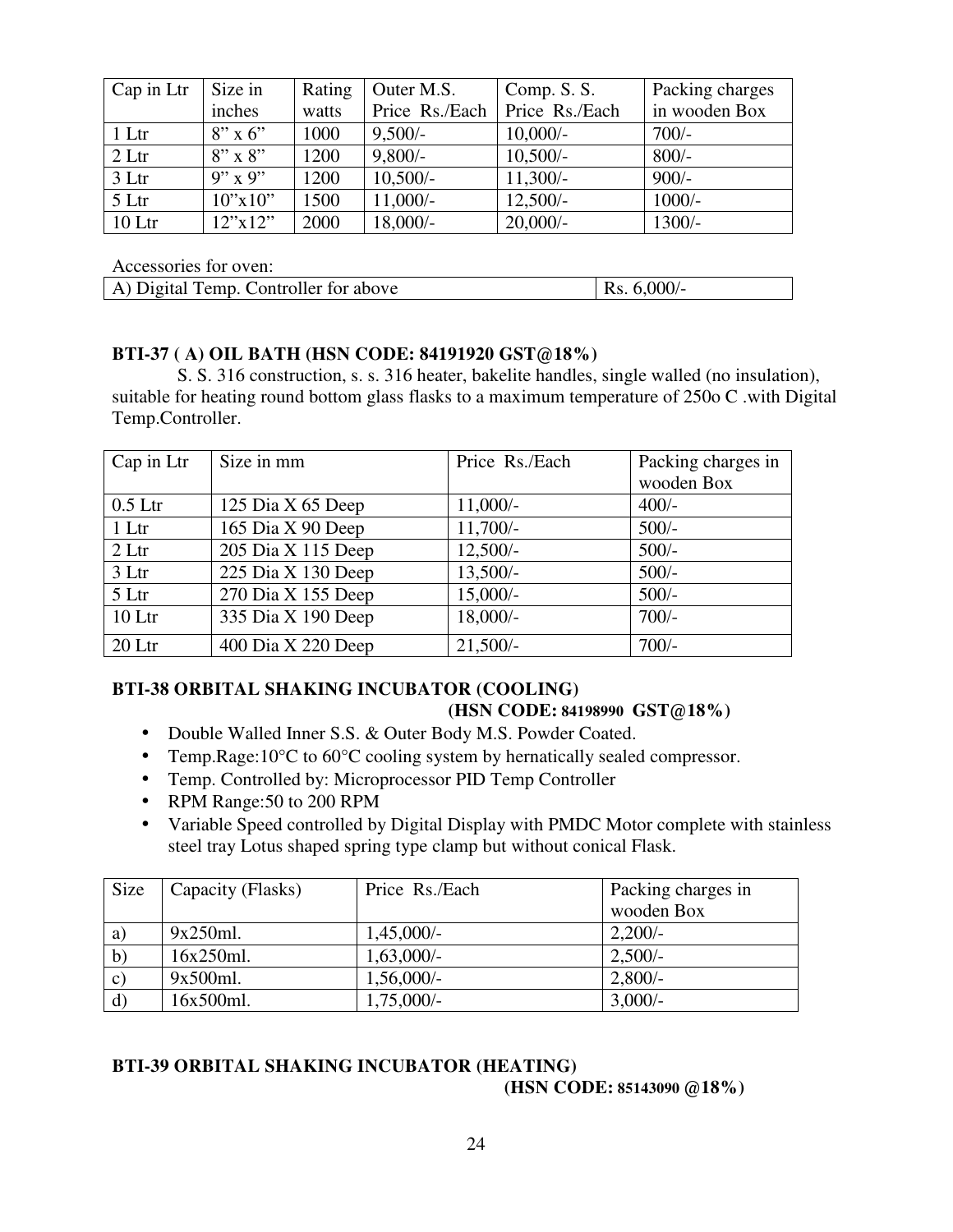- Double Walled Inner S.S. & Outer Body M.S. Powder Coated.
- Temp.Rage:5 °C above Room Temperature to max 60°C.
- Temp. Controlled by: Microprocessor PID Temp Controller
- RPM Range: 50 to 200 RPM
- Variable Speed controlled by Digital Display with PMDC Motor complete with stainless steel tray Lotus shaped spring type clamp but without conical Flask.

| Size         | Capacity (Flasks) | Price Rs./Each | Packing charges in |
|--------------|-------------------|----------------|--------------------|
|              |                   |                | wooden Box         |
| a            | 8x250ml.          | $75,000/-$     | $1,300/-$          |
| $\mathbf{b}$ | 16x250ml.         | $90,000/-$     | $1,500/-$          |
| c            | 8x500ml.          | 78,000/-       | $1,300/-$          |
| $\mathbf{d}$ | 16x500ml.         | $94,000/-$     | $1,500/-$          |

#### **BTI-40 SEROLOGICAL WATER BATH (HSN CODE: 84191920 GST@18%)**

 Double Walled filled with high grade glass wool insulation between the two chambers. Outer Chamber made of M.S with powder coating and Inner chamber made of Stainless Steel. Temp. Controller by thermostatic Temp. Range 5°C above ambient to 60°C.

Temp: Accuracy ±2°C

(Supplied without test tube racks)

| Size   | Rating<br>Watts | Outer M.S. | Complete S.S.<br>Price Rs./Each   Price Rs./Each   Lid | Pyramidal | Packing<br>charges in<br>carton box |
|--------|-----------------|------------|--------------------------------------------------------|-----------|-------------------------------------|
| 2 Rack | 250             | $5,500/-$  | $6,500/-$                                              | $1,500/-$ | $300/-$                             |
| 4 Rack | 500             | $6,700/-$  | $8,000/-$                                              | $1,850/-$ | $400/-$                             |

#### **Optional Accessories for Water bath:**

| a) Digital Temperature indicator cum controller | Rs.6,000/- |
|-------------------------------------------------|------------|
|-------------------------------------------------|------------|

#### **BTI-41 SOXHLET EXTRACTION HEATING MANTLE TYPE(Supplied without glass part & without clamp and boshead)**

#### **(HSN CODE: 84191920 GST@18%)**

 Fiber glass hand knitted heating surface having Nichrome Wire heating elements. Body made of M.S. sheet duly finished with powder coating with energy regulators. Useful for quick heating which save extraction time.

| Size     | <b>Rating Watts</b> | No. of | No. of     | Price Rs./Each | Packing    |
|----------|---------------------|--------|------------|----------------|------------|
|          |                     | Holes  | Regulators |                | charges in |
|          |                     |        |            |                | carton Box |
| $250$ ml | 450                 |        |            | $4,400/-$      | $200/-$    |
| 500 ml   | 600                 |        |            | $5,000/-$      | $200/-$    |
| 1 Lt.    | 900                 |        |            | $6,000/-$      | $200/-$    |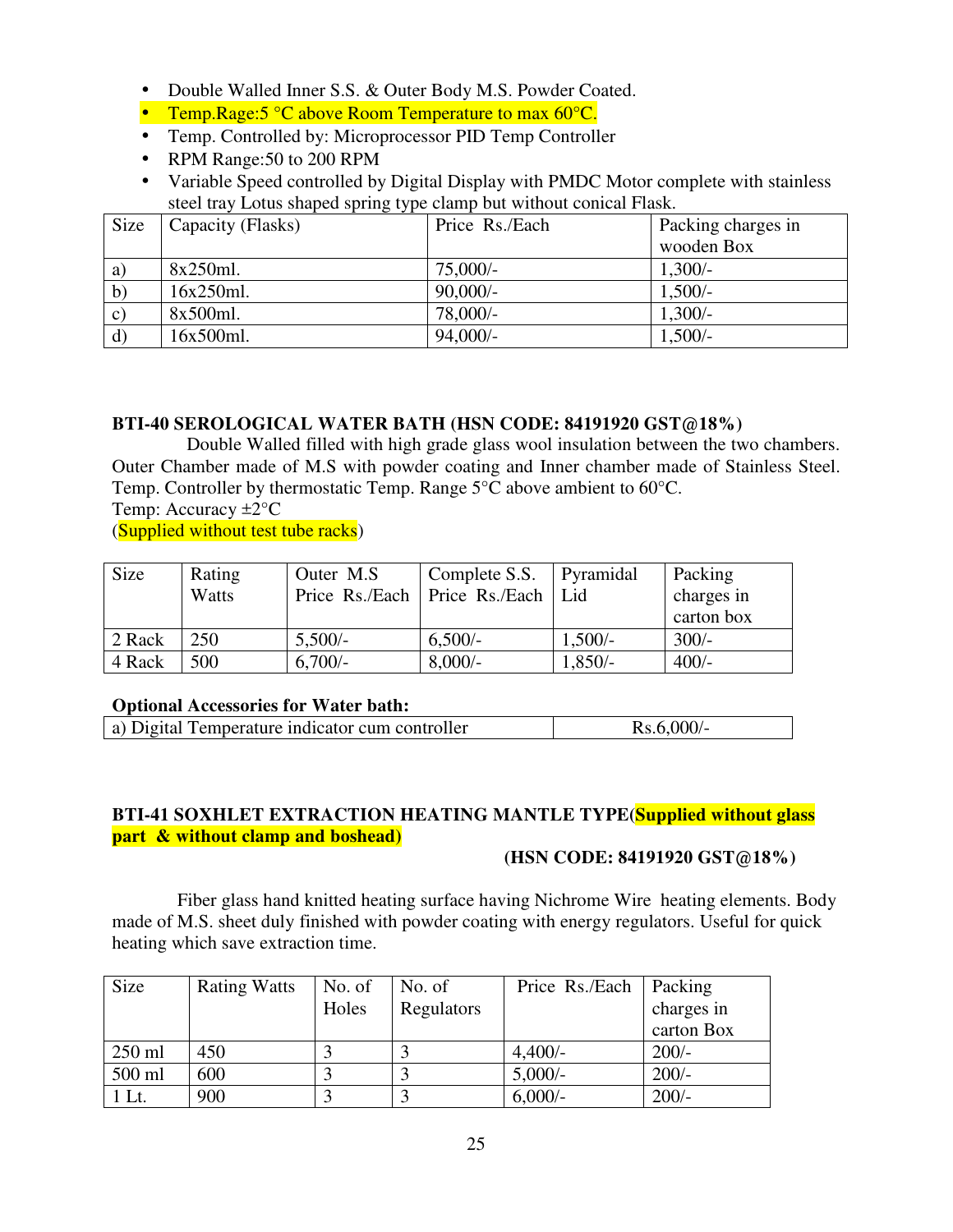| $250$ ml | 600  |   |   | $5,500/-$  | $250/-$ |
|----------|------|---|---|------------|---------|
| 500 ml   | 800  |   |   | $6,000/-$  | $250/-$ |
| 1 Lt.    | 1000 |   |   | $6,600/$ - | $250/-$ |
| 250 ml   | 900  | O |   | $6,500/-$  | $300/-$ |
| 500 ml   | 1200 | O |   | $7,000/-$  | $300/-$ |
| 1 Lt.    | 1800 | O | n | $9,000/-$  | $300/-$ |

**(Note: Warranty Does Not Cover for Nett Coil)** 

#### SPARE PARTS FOR ABOVE

| THREE FINGURE CLAMP -       | R <sub>s</sub> 350/- EACH |
|-----------------------------|---------------------------|
| <b>BOSHEAD HEAVY DUTY -</b> | R <sub>s</sub> 200/- EACH |

#### **BTI-42 STERILITY UNIT :( Supplied without filter holder) (HSN CODE: 84212900 GST@18%)**

| Size   | Price Rs./Each |
|--------|----------------|
| 3 test | $13,500/-$     |
| 6 test | $23,500/-$     |

#### **Optional Accessories for Sterility Unit**

| a) Filter Holder for Above | $Rs.3,000/-$ |
|----------------------------|--------------|
|                            |              |

#### **BTI-43 SYRING HOLDER (HSN CODE: 84212900 GST@ 18%)**

| Size                | Price Rs./Each |
|---------------------|----------------|
| $13 \text{ mm s.s}$ | $900/-$        |
| $25 \text{ mm s.s}$ | $1,350/-$      |

#### **BTI-44 TABLE DISINTEGRATION TEST MACHINE (Non Digital) (HSN CODE: 90278090 GST@18%)**

Supplied with six number glass tube  $& D.T.$  basket with analogue temperature controller to heat base with 30 Fix RPM

Supplied with six number glass tubes and without beaker

| <b>BASKET</b> | Price Rs./Each | Packing charges in carton Box |
|---------------|----------------|-------------------------------|
| Single basket | 22,000/        | $900/-$                       |
| Double Basket | 26,000/        | $1200/-$                      |

#### **BTI-44(A )TABLE DISINTEGRATION TEST MACHINE (Digital) (HSN CODE: 90278090 GST@18%)**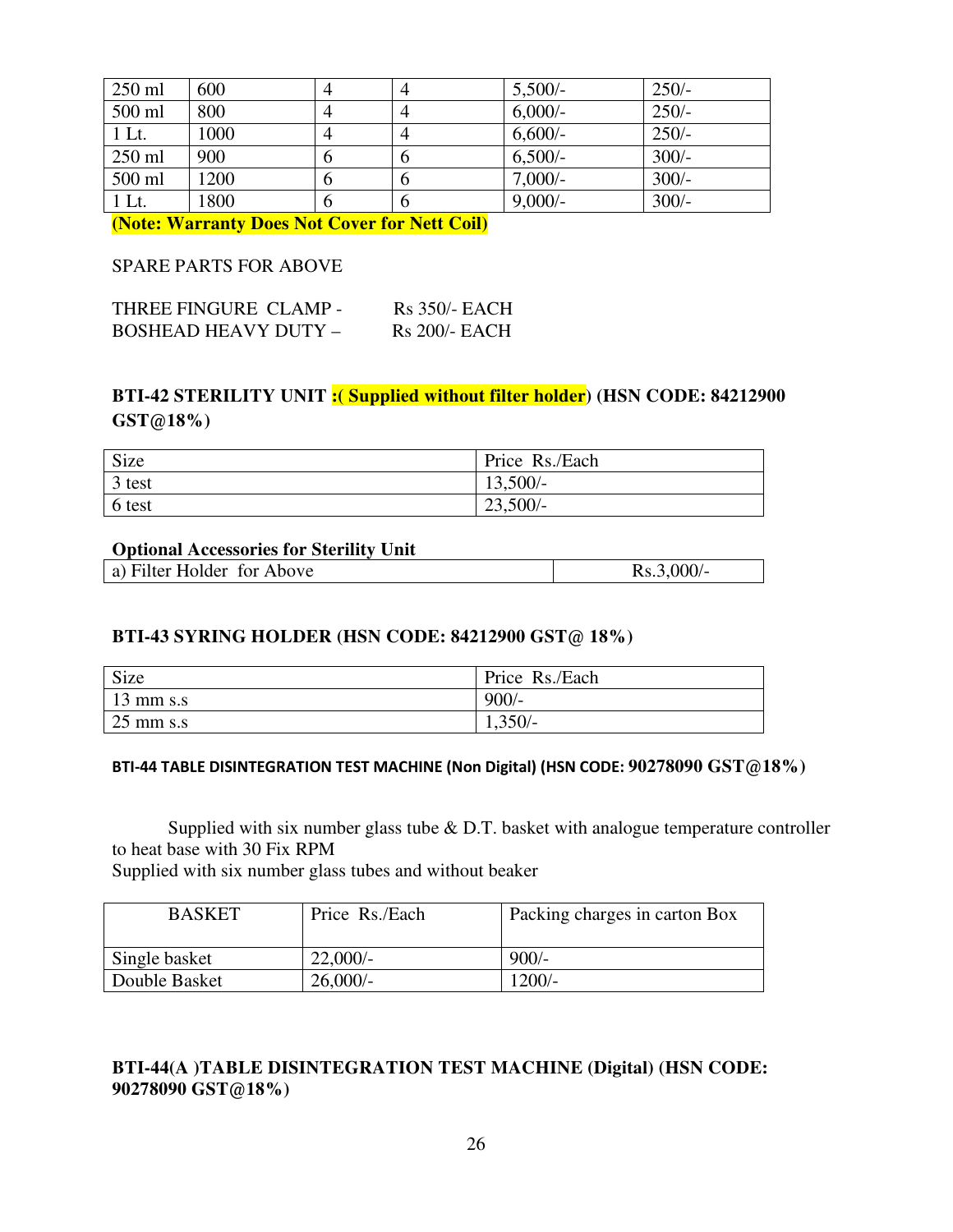Supplied with size number glass tube  $\&$  D. T. Basket with digital temperature controller to heat base with 30 Fix RPM

| <b>BASKET</b> | Price Rs./Each | Packing charges in carton Box |
|---------------|----------------|-------------------------------|
| Single basket | $31,500/-$     | $900/-$                       |
| Double Basket | $38,500/-$     | $1200/-$                      |

#### **BTI -45 TABLET HARDNESS TESTERS (MONSANTO TYPE) (HSN CODE:90248099 GST@18%)**

Scale from 0 to 20 Kg Rs.3,650/-

#### **BTI-46 TABLE TOP SHIEVE SHAKER: (HSN CODE:8474 GST@18%) (Supplied without test sieve & lid & receiver)**

 The heavy Mild Steel plate welded & body painted. The motor actuates a mobile eccentric Weight, thus Producing Vibratory motion on the Sieve Table. For free movement of Platform it is mounted on helical springs. The Shaker has a Uniformly Variable resistance for Speed Control and timer for setting Sieving Periods.

The Shaker accommodates upto Six Nos.8"dia, Standard Test Sieve of 2"Height .(**But supplied** without sieves)

| Rating watts | Outer Size           | Price Rs./Each  | Packing charges in |
|--------------|----------------------|-----------------|--------------------|
|              |                      |                 | carton Box         |
|              |                      |                 |                    |
| 70 Watts     | 14"x14"6'2" (Approx) | $Rs. 26,000/$ - | $900/-$            |
|              |                      |                 |                    |
|              |                      |                 |                    |

#### **BTI-46 –A TEST SIEVES (HSN CODE: 96040000GST@18%)**

S.S Frame with S.S Wire mesh

| B.S.S | A.S.T.M | Size I.S          | Microns | $8''$ D, IA    | A CLASS with test |
|-------|---------|-------------------|---------|----------------|-------------------|
|       |         |                   |         | Price Rs./Each | certificate       |
|       |         | $4.75$ mm         |         | $3,900/-$      | $5,600/-$         |
|       |         |                   |         |                |                   |
|       |         | 4.0 <sub>mm</sub> | 4000    | $1,900/-$      | $3,750/-$         |
|       |         | $3.35$ mm         | 3353    | $1,900/-$      | $3,750/-$         |
|       |         |                   |         |                |                   |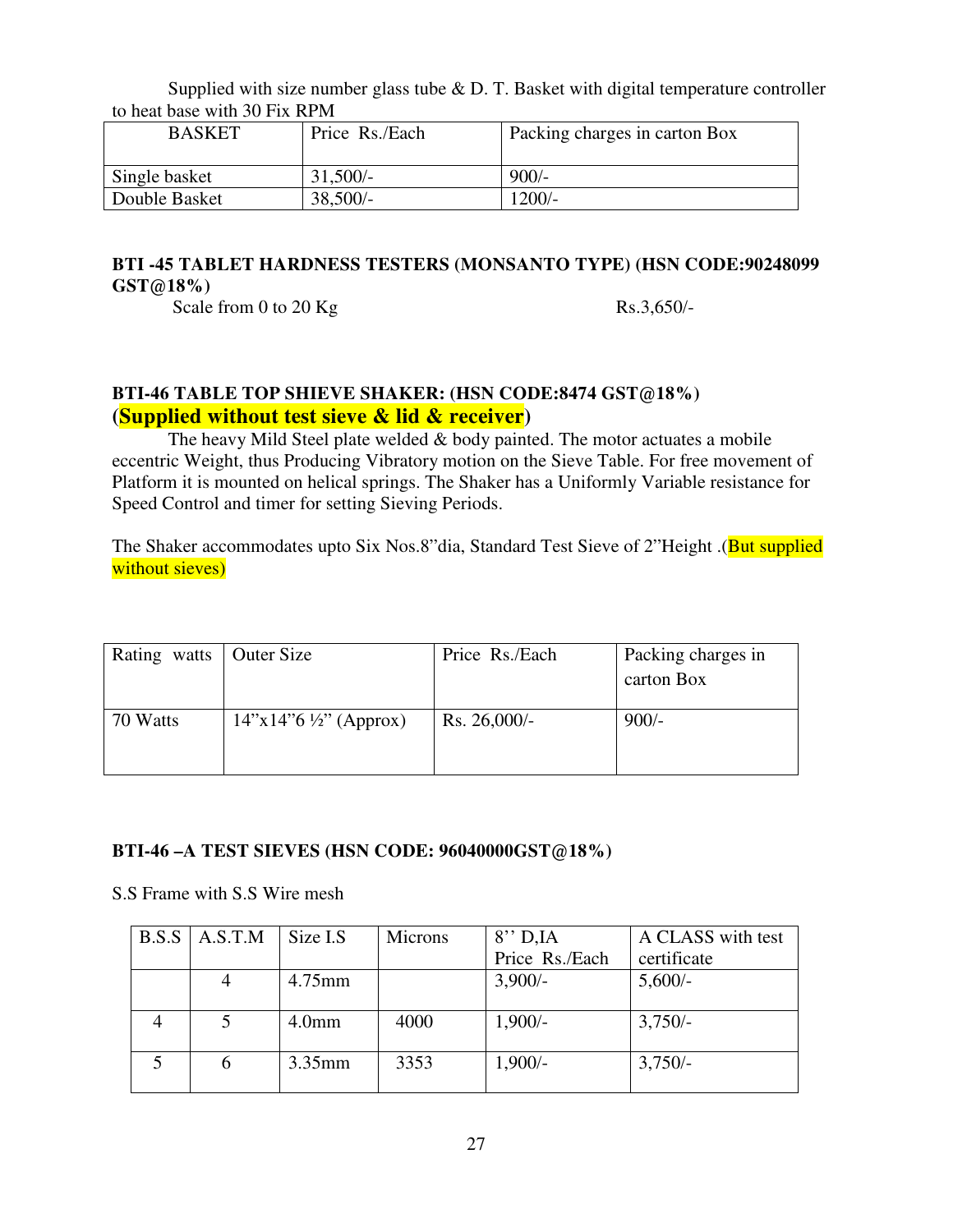| 6      | 7   | 2.80mm     | 2812 | $1,900/-$ | 3,750/    |
|--------|-----|------------|------|-----------|-----------|
| $\tau$ | 8   | 2.36mm     | 2411 | $1,900/-$ | $3,750/-$ |
| $8\,$  | 10  | $2/-mm$    | 2057 | $1,900/-$ | $3,750/-$ |
| 10     | 12  | 1.70mm     | 1680 | $1,900/-$ | $3,750/-$ |
| 12     | 14  | 1.40mm     | 1405 | $1,900/-$ | $3,750/-$ |
| 14     | 16  | 1.18mm     | 1204 | $1,900/-$ | $3,750/-$ |
| 16     | 18  | $1/-mm$    | 1003 | $1,900/-$ | $3,750/-$ |
| 18     | 20  | 0.850mm    | 850  | $1,900/-$ | $3,750/-$ |
| 22     | 25  | 0.710mm    | 710  | $1,900/-$ | $3,750/-$ |
| 25     | 30  | $0.600$ mm | 600  | $1,900/-$ | $3,750/-$ |
| 30     | 35  | $0.500$ mm | 500  | $1,900/-$ | $3,750/-$ |
| 36     | 40  | 0.425mm    | 420  | $1,900/-$ | $3,750/-$ |
| 44     | 45  | 0.355mm    | 355  | $1,900/-$ | $3,750/-$ |
| 52     | 50  | $0.300$ mm | 300  | $1,900/-$ | $3,750/-$ |
| 60     | 60  | 0.250mm    | 250  | $1,900/-$ | $3,750/-$ |
| 72     | 70  | 0.212mm    | 210  | $1,900/-$ | $3,750/-$ |
| 85     | 80  | 0.180mm    | 180  | $1,900/-$ | $3,750/-$ |
| 100    | 100 | $0.150$ mm | 150  | $1,900/-$ | $3,750/-$ |
| 120    | 120 | $0.125$ mm | 120  | $1,900/-$ | $3,750/-$ |
| 150    | 140 | 0.106mm    | 105  | $1,900/-$ | $3,750/-$ |
| 170    | 170 | $0.090$ mm | 90   | $1,900/-$ | $3,750/-$ |
| 200    | 200 | $0.075$ mm | 75   | $1,900/-$ | $3,750/-$ |
| 240    | 230 | $0.063$ mm | 63   | $2,200/-$ | $4,150/-$ |
| 300    | 270 | $0.053$ mm | 53   | $2,200/-$ | $4,150/-$ |
| 350    | 325 | $0.045$ mm | 45   | $2,500/-$ | $4,400/-$ |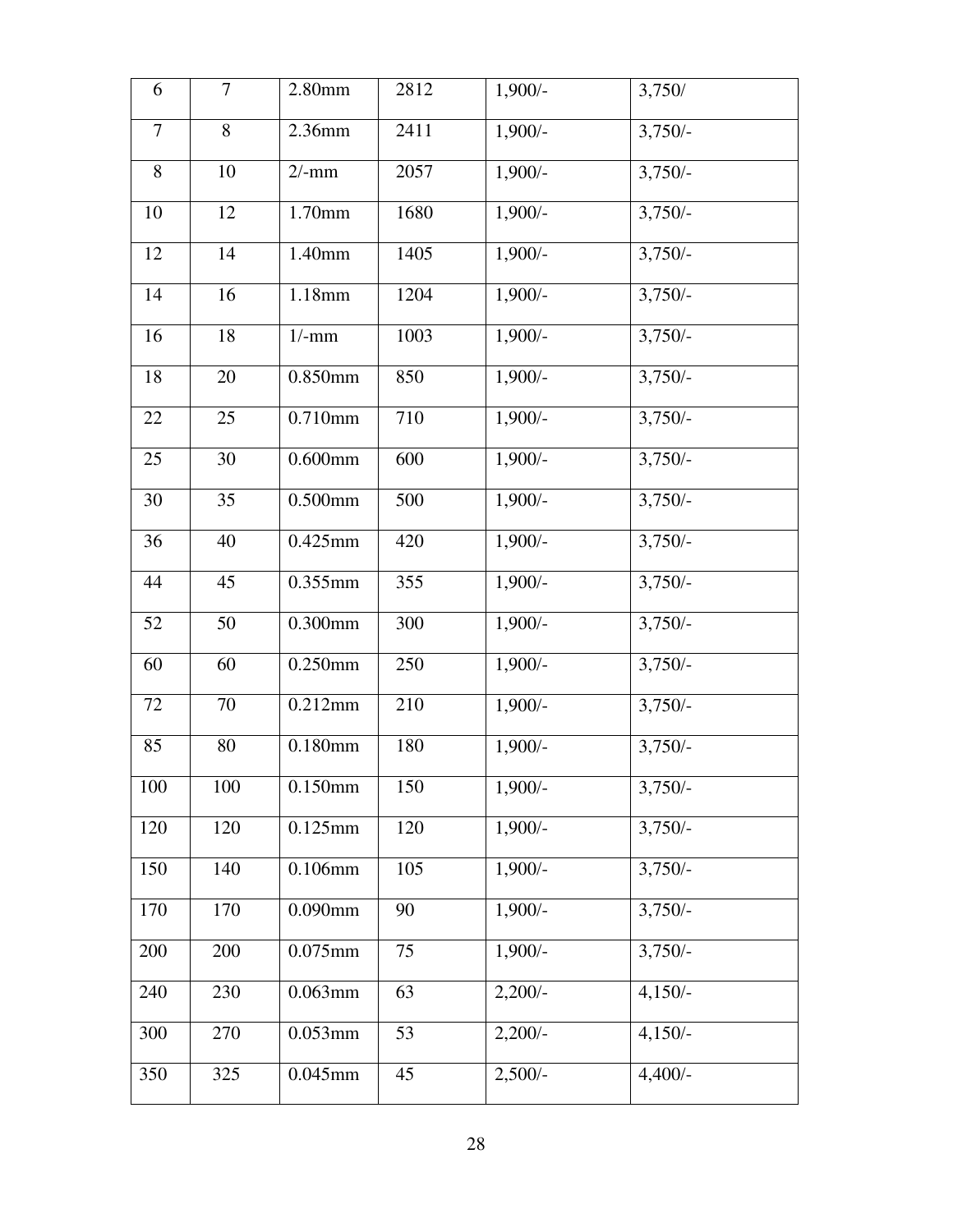| 400 | 400            | $0.037$ mm | 37 | $2,500/-$ | $4,400/-$ |
|-----|----------------|------------|----|-----------|-----------|
| 500 |                | $0.025$ mm | 25 | $3,900/-$ | $6,250/-$ |
|     | LID & RECEIVER |            |    | $1,900/-$ |           |

#### **BTI-47 TRAY DRYER (WITHOUT Trays and Trolleys) (HSN CODE: 85141000 GST@18%)**

Inner made of M.S. & Outer Also made of M. S. Powder coated supplied with digital temp. Indicator & Motorized Blower Inner size of dryer to accommodate 16"x32" Size tray with Height of  $1\frac{1}{4}$ ".

| Size                   | <b>Rating Watts</b> | Temperature | Price Rs./Each | Packing charges |
|------------------------|---------------------|-------------|----------------|-----------------|
|                        |                     |             |                | in wooden Box   |
|                        | 3000                | 100 °C      | $85,000/-$     | $2,000/-$       |
| 12 Tray                | 6000                | 200 °C      | $90,000/-$     | $2,000/-$       |
|                        | 6000                | 100 °C      | $1,20,000/-$   | $3,000/-$       |
| 24 Tray                |                     |             |                |                 |
|                        | 15000               | 200 °C      | $1,35,000/-$   | $3,000/-$       |
| Accessories:           |                     |             |                |                 |
| Aluminum Tray Each One |                     |             |                | Rs.1,800/-      |

#### **BTI -48 ULTRASONIC CLEANER (HSN CODE: 84562000 GST@18%)**

 Most Advanced Bench top ultrasonic cleaner for surgeons, hospitals & laboratories pute an end to the potentially dangerous, inefficient, ineffective hand-scrubbing of delicate expensive instruments by adopting the cleaning technology used world-over.

SMPS power source ensures an amazing > 90% efficiency, compared to 60%of Conventional linear source.50 % of the weight and size of conventional machines.

Energy saving, faster cleaning, higher reliability.

With 15 minutes digital countdown timer with LED displays

| Tank                         | Capacity  | Ultrasonic     | Price                                       | Packing                            |
|------------------------------|-----------|----------------|---------------------------------------------|------------------------------------|
| Dimension<br>(LXBXH in<br>mm | (liters.) | Power in Watts | With Heater 2 digit<br>Timer for Ultrasonic | charges in<br>wooden<br><b>Box</b> |
| 235x135x65                   | 1.5       | 50             | $17,000/-$                                  | $200/-$                            |
| 235 x135x100                 | 2.25      | 60             | $20,500/-$                                  | $200/-$                            |
| 300x150x100                  | 3.5       | 100            | $27,500/-$                                  | $250/-$                            |
| 250x150x150                  | 5.5       | 150            | $34,500/-$                                  | $400/-$                            |
| 300x150x150                  | 6.5       | 200            | $38,500/-$                                  | $300/-$                            |
| 300x180x150                  | 8.0       | 200            | $43,000/-$                                  | $500/-$                            |
| 300x200x150                  | 9.0       | 250            | $45,000/-$                                  | $500/-$                            |
| 300x230x150                  | 10.0      | 250            | $48,000/-$                                  | $600/-$                            |
| 300x300x150                  | 12.0      | 300            | $50,000/$ -                                 | $1,000/-$                          |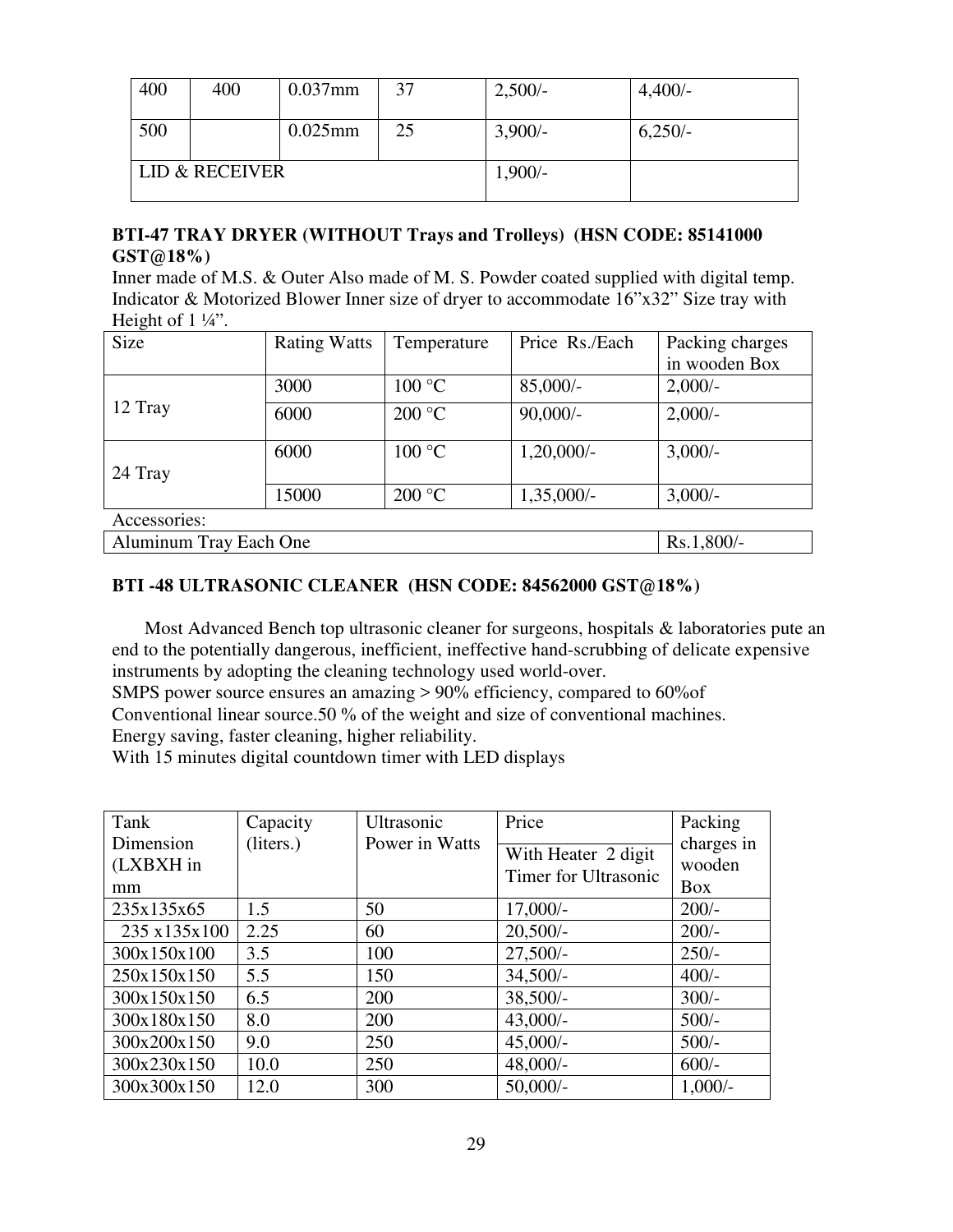| 350x300x200 |      | 400 | 62,000/  | $1,200/-$ |
|-------------|------|-----|----------|-----------|
| 400x300x250 | 27.0 | 500 | 70,000/- | $1,600/-$ |

#### OPTIONAL ACCESSORIES FOR ABOVE

| a)DIGITAL CONTROLLER | FOR | $Rs 6,000/-$ |
|----------------------|-----|--------------|
| ABOVE                |     |              |

#### **BTI-49 ULTRA VOILET INSPECTION CABINET (U.V.CABINET):**  3 Tubes **(HSN CODE: 90275090GST@18%)**

Useful for viewing paper and thin layer chromatograms G.I.epoxy powder coated cabinet. With enclose long, short wave and white source.

| Size   | Price Rs./Each | Packing charges in carton |
|--------|----------------|---------------------------|
|        |                | <b>Box</b>                |
| 3 tube | $6,600/-$      | $300/-$                   |

#### **BTI-50 UNIVERSAL WATER BATH (HSN CODE: 84191920 GST@18%)**

 Temp. Range 5°C above ambient to maximum 95°C. Thermostatically controlled. Accuracy  $\pm 2^{\circ}$ C inner jacket made of S.S Outer M.S. /S.S. with powder coating.

| Size                | Rating | Outer       | Comp.BOD    | Pyramidal | Packing charges |
|---------------------|--------|-------------|-------------|-----------|-----------------|
|                     | Watts  | <b>BODY</b> | Y S.S Price | Lid       | in carton Box   |
|                     |        | M.S. Price  | Rs./Each    |           |                 |
|                     |        | Rs./Each    |             |           |                 |
| 30 x 22.5 x 17.5 cm | 500    | $8,500/-$   | $10,000/-$  | $1,800/-$ | $500/-$         |
| 45 x 30 x 17.5 cm   | 1000   | $10,500/-$  | $12,500/-$  | $2100/-$  | $600/-$         |

#### OPTIONAL ACCESSORIES FOR ABOVE

| a)DIGITAL<br><b>CONTROLLER</b><br>∩∩∩<br>-JUU/-<br>172 |
|--------------------------------------------------------|
|--------------------------------------------------------|

#### **BTI-51 VACUUM OVEN RECTANGULAR (GMP MODEL) (HSN CODE: 885141000 GST@18%)(Supplied without vaccum pump)**

Double walled construction fully made of Stainless steel inner chamber made of thick Stainless steel plate. Door made of thick S. S. plate and toughened glass in centre to see thought the chamber. The gap between the two walls filled with glass wool insulation. Temperature controlled by electronic digital Temp. Controller cum indicator .Supplied with S. S. tray vacuum gauge, vacuum cock.temp.Range:50  $^{\circ}$ C to 200  $^{\circ}$ C accuracy  $\pm$  2  $^{\circ}$ C.

| <b>Chamber Size</b> | No. of  | Rating watts | Capacity in | Price Rs./Each | Packing    |
|---------------------|---------|--------------|-------------|----------------|------------|
|                     | shelves |              | Ltr         |                | charges in |
|                     |         |              |             |                | wooden Box |
| 8"x8"x12"           |         | 600          | 12 Ltr      | $93,000/-$     | $1,500/-$  |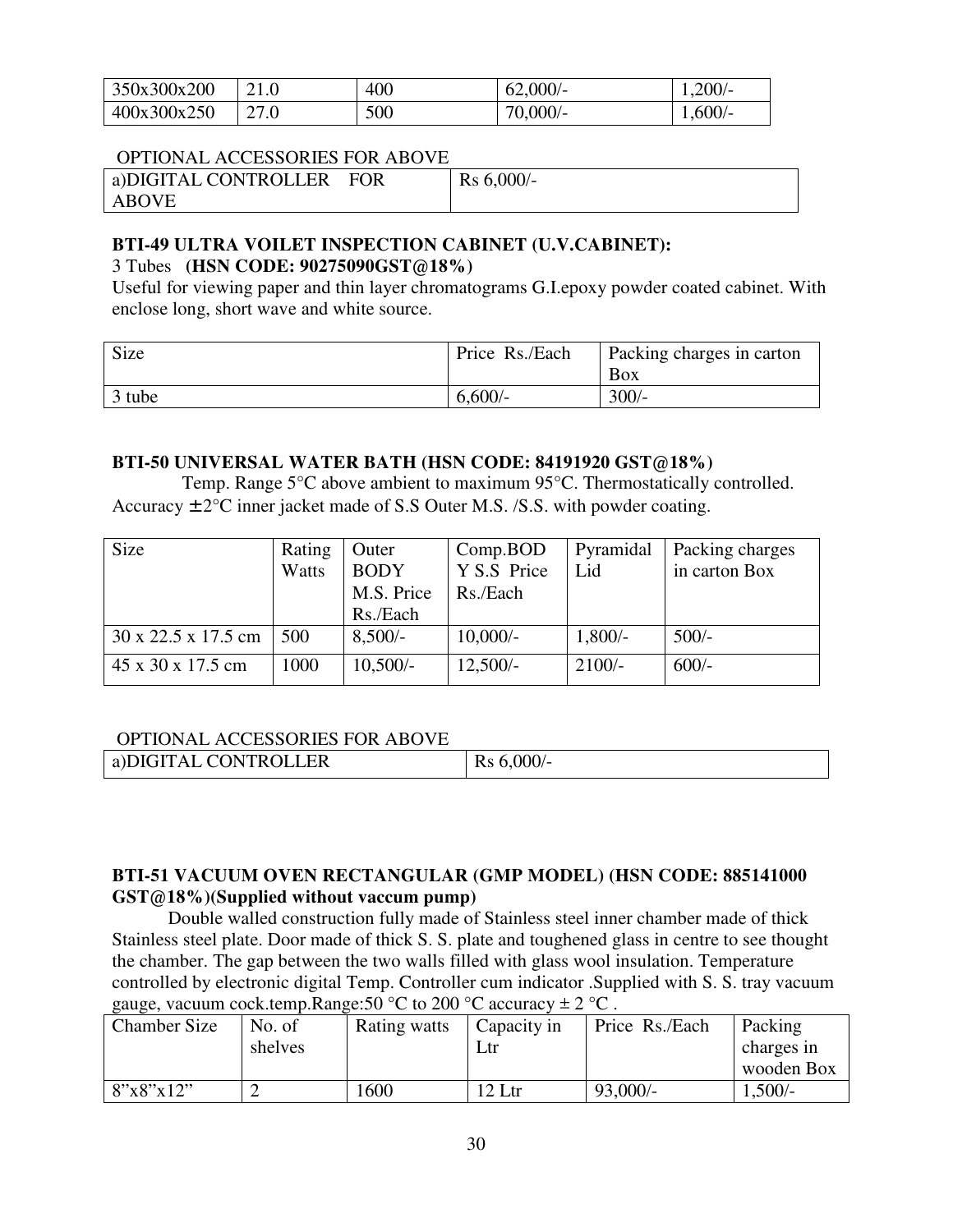| 12"x12"x16" | 750  | 37 Ltr  | $1,10,000/$ - | $1,800/-$ |
|-------------|------|---------|---------------|-----------|
| 14"x14"x20" | 2000 | 63 Ltr  | $1,35,000/-$  | $2,300/-$ |
| 18"x18"x24" | 2250 | 120 Ltr | $1,95,000/-$  | 3,200/    |

#### **BTI-52 VACCUM OVEN (Round) :( Supplied without Vacuum Pump) (HSN CODE: 885141000 GST@18%)**

 Vacuum ovens are commonly using the temp range from 50°C to 200°C. The inner chamber is made out of stainless steel and outer of MS sheet beautifully powder coated. Glass wool insulation is provided all around the chamber to minimize heat loss due to radiation. The door is provided with a glass window to view the samples placed inside. The temperature is controlled and indicated by a digital temperature indicating controller. Vacuum control valve with a vacuum guage is also provided. Maximum vacuum: 760mm of Hg. Mains: 220/230V.AC.

| Size in Dia             | <b>Rating Watts</b> | Price Rs./Each | Packing charges in |
|-------------------------|---------------------|----------------|--------------------|
|                         |                     |                | wooden Box         |
| 9" dia $x12$ " depth    | 300                 | 30,000/        | $1,500/-$          |
| $12$ "dia x $15$ "depth | 750                 | $40,000/-$     | $1,800/-$          |
| $15$ "dia x $18$ "depth | 950                 | $46,000/$ -    | $2,000/$ -         |

#### **BTI-52 –A VACCUM OVEN (GMP MODEL) (HSN CODE: 885141000 GST@18%)**

Double walled construction fully made of stainless steel 304Q supplied with vacuum gauge, vacuum cock, toughened glass window. Temperature controlled by Microprocessor based Auto tune PID digital Temperature controller with PT 100 as sensor. Maximum vacuum 760mm of mercury (-30C). Supplied with S.S tray vacuum gauge, vacuum cock.

| <b>Chamber Size</b>           | Temp Range                         | Price Rs./Each | Packing charges in |
|-------------------------------|------------------------------------|----------------|--------------------|
|                               |                                    |                | wooden Box         |
| $\frac{9}{3}$ dia x 12" depth | $50^{\circ}$ C to $200^{\circ}$ C  | $52,000/-$     | $1,300/-$          |
| $\vert$ 12" dia x 15" depth   | $50^{\circ}$ C to 200 $^{\circ}$ C | $72,000/-$     | $1,500/-$          |
| $\vert$ 15" dia x 18" depth   | $50^{\circ}$ C to $200^{\circ}$ C  | $87,000/-$     | $1,800/-$          |

#### **BTI-53 VACCUM OVEN RECTANGULAR (WITH OUT VACCUM PUMP) (HSN CODE: 885141000 GST@18%)**

Vacuum ovens are commonly using the temp range from  $50^{\circ}$ C to  $200^{\circ}$ C. The inner chamber is made out of stainless steel and outer of MS sheet beautifully powder coated. Glass wool insulation is provided all around the chamber to minimize heat loss due to radiation. The door is provided with a glass window to view the samples placed inside. The temperature is controlled and indicated by a digital temperature indicating controller. Vacuum control valve with a vacuum guage is also provided. Maximum vacuum: 760mmof Hg. Mains: 220/230V.AC.

| Size in Inch           | Rating | No. of         | Capacity in |         | $\vert$ Price Rs./Each   Packing charges |
|------------------------|--------|----------------|-------------|---------|------------------------------------------|
| $H \times W \times D$  | Watts  | <b>Shelves</b> |             |         | in wooden Box                            |
| $8''$ x $8''$ x $12''$ | 1600   |                | $12$ Ltr    | 50,000/ | $1,600/-$                                |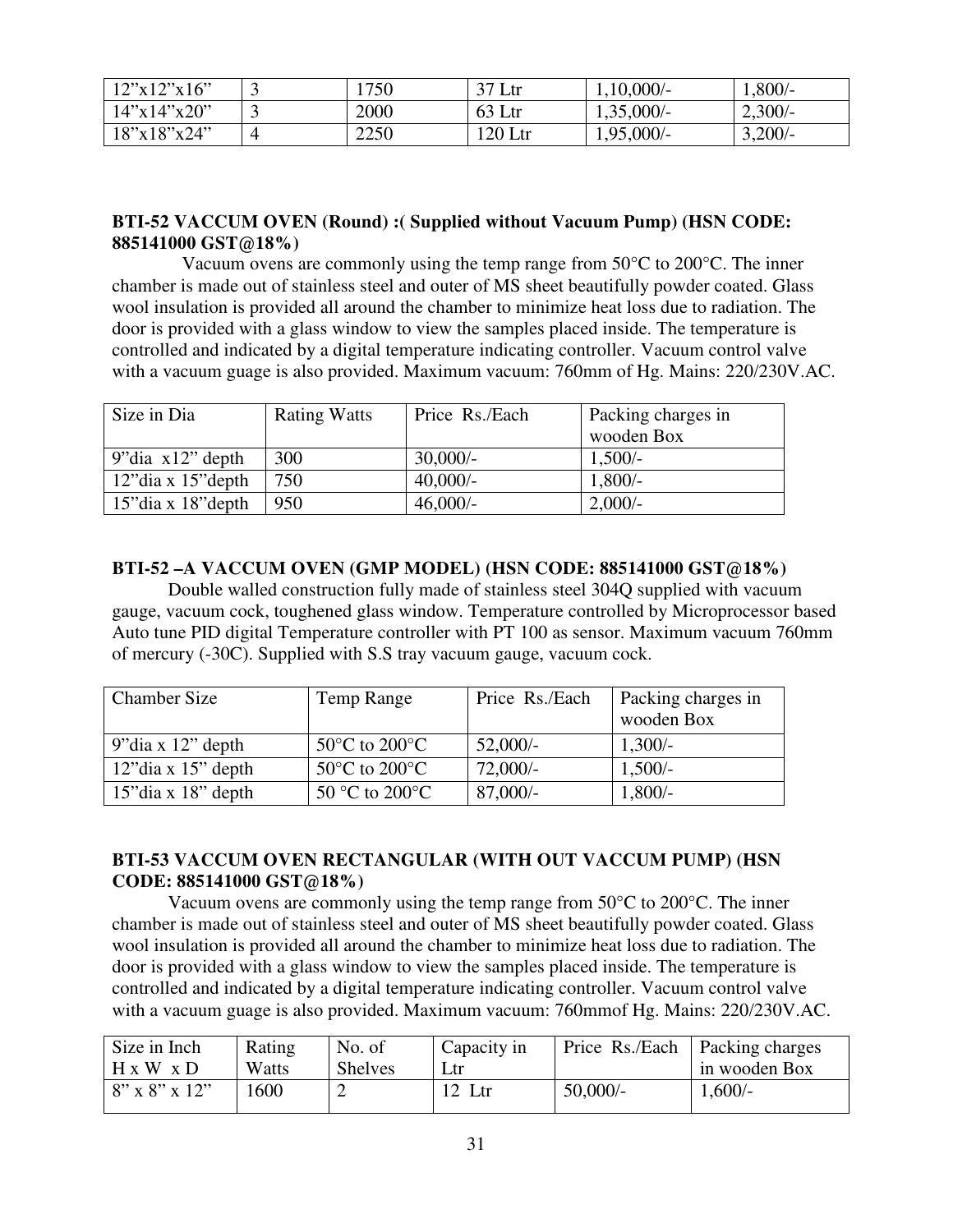| $12$ " x $12$ " x | 1750 | $37$ Ltr  | $70,000/-$   | 2,000/    |
|-------------------|------|-----------|--------------|-----------|
| 16"               |      |           |              |           |
| $14''$ x $14''$ x | 2000 | 63 Ltr    | $1,08,000/-$ | $2,200/-$ |
| 20                |      |           |              |           |
| $18''$ x $18''$ x | 2250 | $120$ Ltr | $1,40,000/-$ | $3,200/-$ |
| 24"               |      |           |              |           |

#### **VACCUM PUMP FOR VACCUM OVEN (HSN CODE: 84141000 GST@18%)**

BTI – 53 (A) Vacuum Pump Oil Free Rates are below as per model

| Model No              | $550 - Z$       |  |
|-----------------------|-----------------|--|
| Max.Flow (Ltrs/Min)   | 45              |  |
| Max. Vacuum (inch)    | 29"             |  |
| Max.Press (PSIg)      | 55              |  |
| Approx. Weight (kg)   | 9.0             |  |
| Motor HP              | 1/3             |  |
| Approx Dimension (mm) | 290 x 120 x 180 |  |
|                       |                 |  |

Rate: Rs.25,000/-

#### TO CREATE VACUUM UP TO 740 MM/HG

#### **BTI-53 (B) VACCUM PUMP ( OIL FREE DIAPHRAM TYPE) (HSN CODE: 84141000 GST@18%)**

| <b>MODEL</b> | Max Flow<br>(Ltrs/Min) | Max Vaccum<br>(inches Hg) | <b>Max Press</b><br>(PSIg) | Motor HO      | Price<br>Rs./Each |
|--------------|------------------------|---------------------------|----------------------------|---------------|-------------------|
| $TID-15$     |                        | 22"                       | 25                         | 1/20          | $5,900/-$         |
| $TID-25-S$   | 15                     | 27"                       | 35                         | 1/16          | $9,000/-$         |
| $TID-45$     | 45                     | 22"                       | 35                         | 1/8           | $9,300/-$         |
| $TID-75-S$   | 45                     | 27"                       | 55                         | $\frac{1}{4}$ | $13,500/-$        |

#### **BTI-54 VACUUM PUMP**: **(HSN CODE: 84141000 GST@18%) (DISCONTINUED)**

#### **BTI-55 WATER BATHS –INCUBATOR (SHAKING)**

Double walled –Rectangular shape outer MS/Inner S.S. or Complete S.S.-Temperature Range 5  $\rm{°C}$  above ambient to 95  $\rm{°C}$  ±1  $\rm{°C}$  controlled by digital display preset electronic controllershaking by PMDC Geared Motor-Speed 50 to 150 RPM controlled by electronic speed controller complete with SS Pyramidal lid with one tray but without flask.

| Inner Chamber              | Tray Size        | Inner SS Outer MS | Packing charges in |
|----------------------------|------------------|-------------------|--------------------|
| $\mathbf{L}$ X W X D (cms) | (Conical Flasks) | Price Rs./Each    | wooden Box         |
|                            |                  |                   |                    |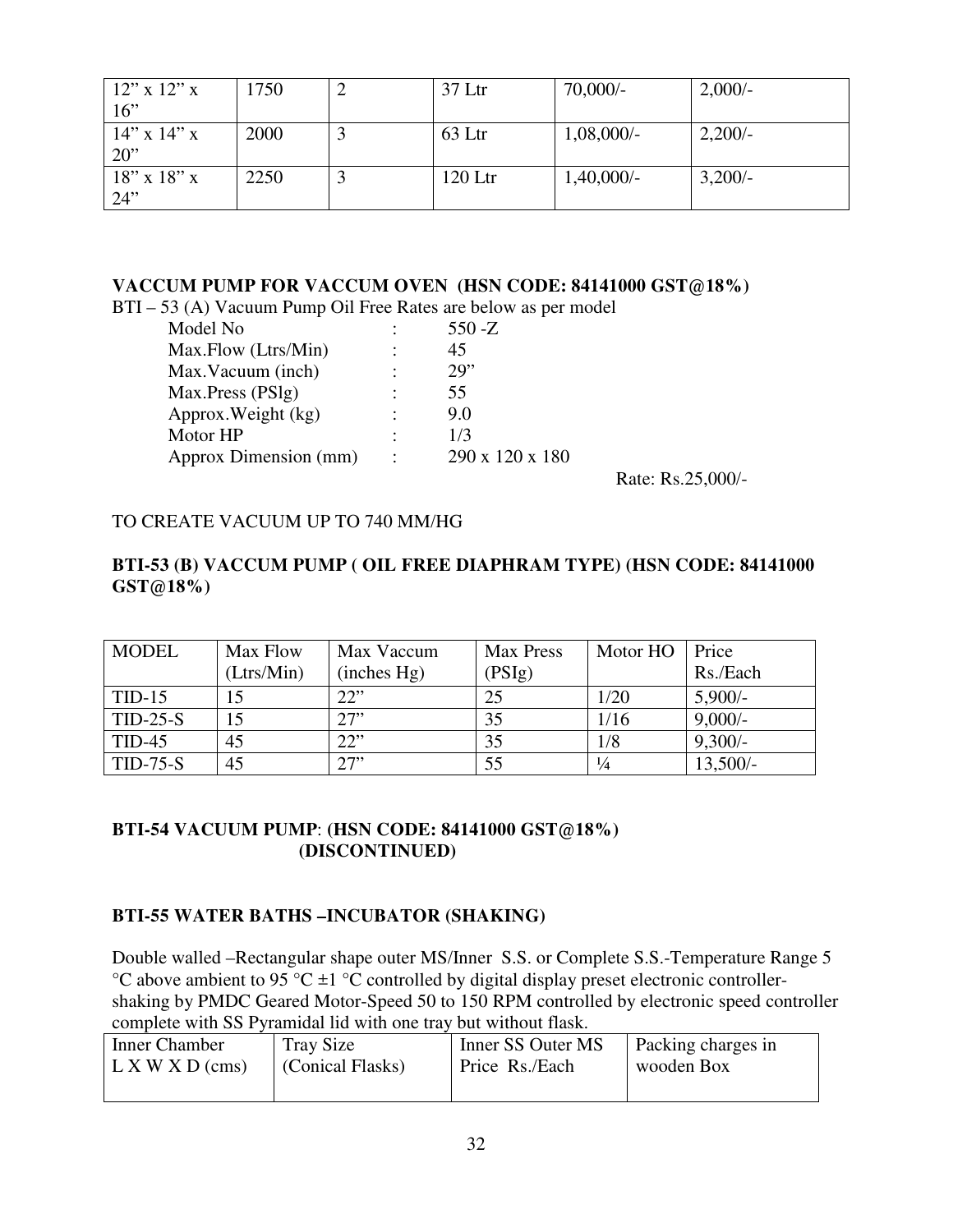| $30 \times 30 \times 16$ | $8$ of 250 ml.  | 55,000/- | $1,300/-$ |
|--------------------------|-----------------|----------|-----------|
| $40 \times 30 \times 16$ | $12$ of 250 ml. | 62,000/  | $1,800/-$ |

#### **BTI-57 WATER BATH Thermostatic- Rectangular (HSN CODE: 84191920 GST@18%)**

 Double Walled filled with high grade glass wool insulation between the two chambers. Outer Chamber made of M.S with powder coating and Inner chamber made of Stainless Steel. Temp. Controlled by thermostatic. Temp. Range 5°C above ambient to 99°C.Supplied with 7.5 cms concentric Ring.

| Size                                | Rating | No. of  | Outer          | Complete       | Packing charges |
|-------------------------------------|--------|---------|----------------|----------------|-----------------|
|                                     | watts  | Holes   | M.S.BODY       | S.S.BODY       | in carton Box   |
|                                     |        |         | Price Rs./Each | Price Rs./Each |                 |
| 35 x 25 x 10 cm                     | 1000   | 6 Hole  | $6,600/-$      | $7,500/-$      | $250/-$         |
| $40 \times 30 \times 10 \text{ cm}$ | 1500   | 12 Hole | 7,800/         | $9,000/-$      | $300/-$         |

Optional Accessories for Water bath:

| a) Micro processor PID controller (for accuracy $+/- 1$ deg) | Rs.6,000/ |
|--------------------------------------------------------------|-----------|

#### **BTI-58 WATER BATH-(Round) Thermostatic (Without Lid & Ring) (HSN CODE: 84191920 GST@18%)**

| Cap. In           | Size in        | Rating | Outer M.S.     | Complete       | Packing charges |
|-------------------|----------------|--------|----------------|----------------|-----------------|
| Lt.               | Inches         | watts  | BODY & Inner   | S.S.BODY       | in carton Box   |
|                   |                |        | S.S            | Price Rs./Each |                 |
|                   |                |        | Price Rs./Each |                |                 |
| 1 Ltr             | 6 x 8          | 1000   | $6,000/-$      | $7,000/-$      | $300/-$         |
| 2 Ltr             | 8 x 8          | 1000   | $6,500/-$      | $7,500/-$      | $300/-$         |
| 3 Ltr             | 9x9            | 1500   | $7,000/-$      | $8,000/-$      | $400/-$         |
| 5 Ltr             | $10 \times 10$ | 1500   | $7,500/-$      | $8,500/-$      | $400/-$         |
| 10 <sub>ctr</sub> | 12x12          | 2000   | $9,000/-$      | $11,000/-$     | $500/-$         |

Optional Accessories for Water bath:

a) Micro processor PID controller(for accuracy  $+/- 1$  deg)  $\vert$  Rs. 6,000/-

#### **BTI -59 WATER STILL (MANESTY TYPE) ) (HSN CODE: 84191920 GST@18%)**

 Complete unit made of stainless steel designed to provide pyrogen free Distilled water, condenser can be opened easily for periodic cleaning. Easy wall mounting, easy replaceable heating elements. ( **SUPPLIED WITHOUT TUBING**)

| $\vert$ Cap. In Lt./Hr. | <b>Rating Watts</b> | Open type condenser | Packing charges in |
|-------------------------|---------------------|---------------------|--------------------|
|                         |                     | Price Rs./Each      | carton Box         |
| 2 Ltr                   | 1500                | $6,700/-$           | $250/-$            |
| 4 Ltr                   | 3000                | $7,800/-$           | $300/-$            |
| 6 Ltr                   | 4500                | $10,500/-$          | $350/-$            |
| $10$ Ltr                | 8000                | 18,000/-            | $500/-$            |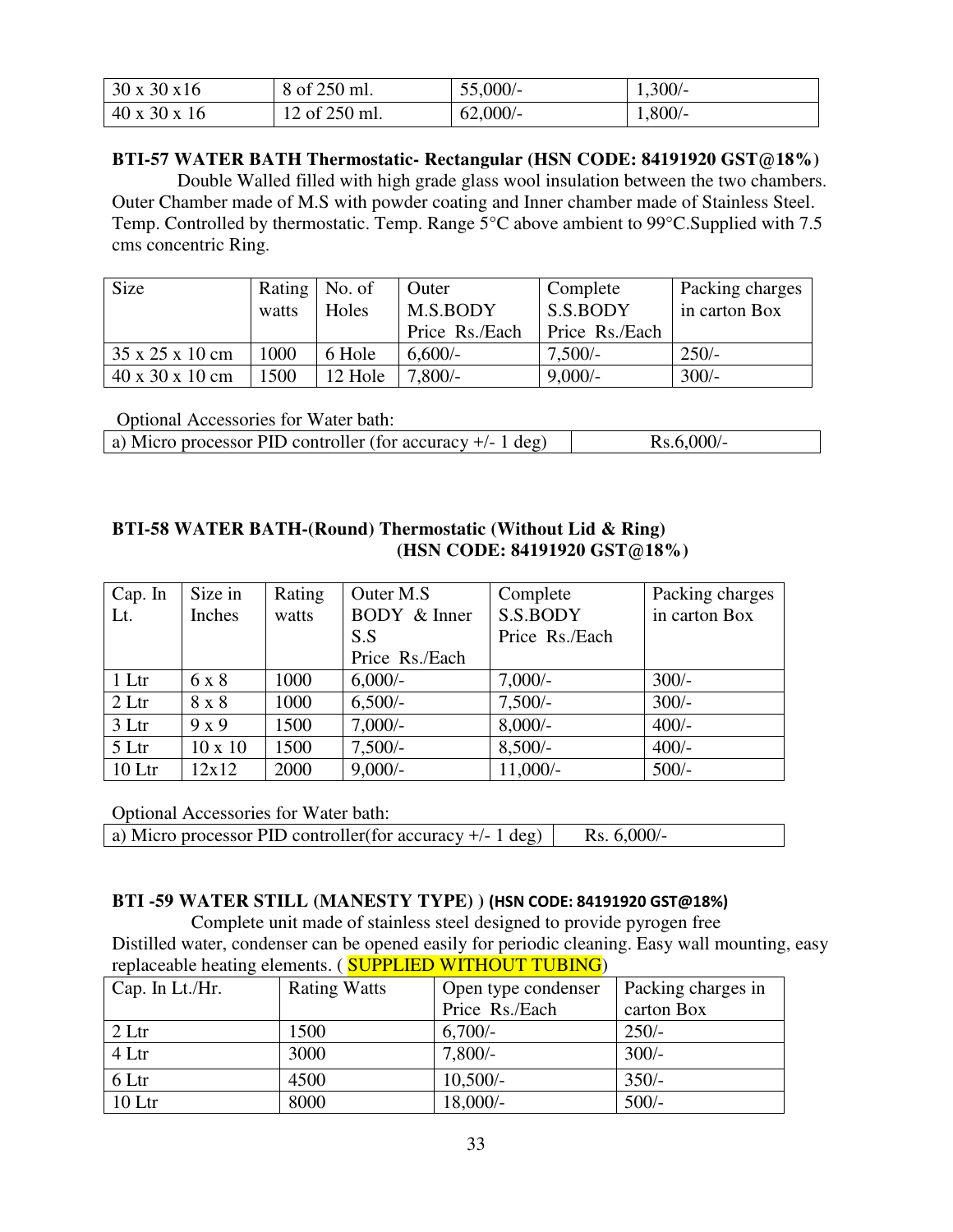#### NOTE:WE DO NOT COVER WARRANTY OF COIL

#### **BTI-60 VISCOITY BATH (HSN CODE: 84191920 GST@18%)**

Double walled construction inner made of Stainless Steel 304Q & exterior made of G.I sheets powder coated. The gap between the two walls filled with glass wool insulation. A motor with stirrer for better temperature uniformity. Toughened glass window on both sides. Temperature controlled by microprocessor based Auto tune PID digital temperature controller with Pt-100 as sensor with accuracy +/- 0.5°C. temp.rang:5°C to above ambient 99°C.

| <b>Temperature Range</b>                       | <b>Internal Dimension</b>    |        | Capacity   Price Rs./Each | Packing    |
|------------------------------------------------|------------------------------|--------|---------------------------|------------|
|                                                | (L x W x D)                  |        |                           | charges in |
|                                                |                              |        |                           | carton Box |
| $5^{\circ}$ C above ambient to 99 $^{\circ}$ C | $25 \times 20 \times 30$ cms | 4 HL   | $35,000/-$                | $1,200/-$  |
| $5^{\circ}$ C above ambient to 99 $^{\circ}$ C | 35 x 20 x 30 cms             | $6$ HL | $39,000/-$                | $1,400/-$  |

#### OPTIONAL ACCESSORIES:

| Viscometer clamps at extra cost                                | $Rs.700/-$   |
|----------------------------------------------------------------|--------------|
| Electronic digital timer range 0 to 999 minutes                | $Rs.4,000/-$ |
| Temperature controlled by Microprocessor based auto tune PID   | $Rs.8,000/-$ |
| controller with pt 100 as sensor & resolution $0.01^{\circ}$ C |              |
|                                                                |              |

## **OTHER INSTRUMENT**

1) **DIGITAL pH METER: Global Make HSN CODE: 90278090 GST@18%)**  Digital PH METER Make: Global Model DPH:500 Supplied with Combined Electrode, stand & Buffer. Solution PH Range 0-14 PH.

RATE RS.8000/-

#### 2) **Digital conductivity Meter**: **HSN CODE: 90278090 GST@18%)**  Digital Conductivity Meter

 Make: Global Model DPH : 900 Supplied with conductivity cell 1.0 constant stand & solution

RATE RS.13500/-

Spare Combired Electrode 0-14 PH RATE RS.800/-Spare Conductivity Cell 1.0 Constant RATE Rs.1,900/-Spare Conductivity Cell 0.1 Constant RATE RS.5,000/-Spare PH Meter Stand RATE RS.600/-Van London Electrode Unbreakable RATE RS.2,950/-